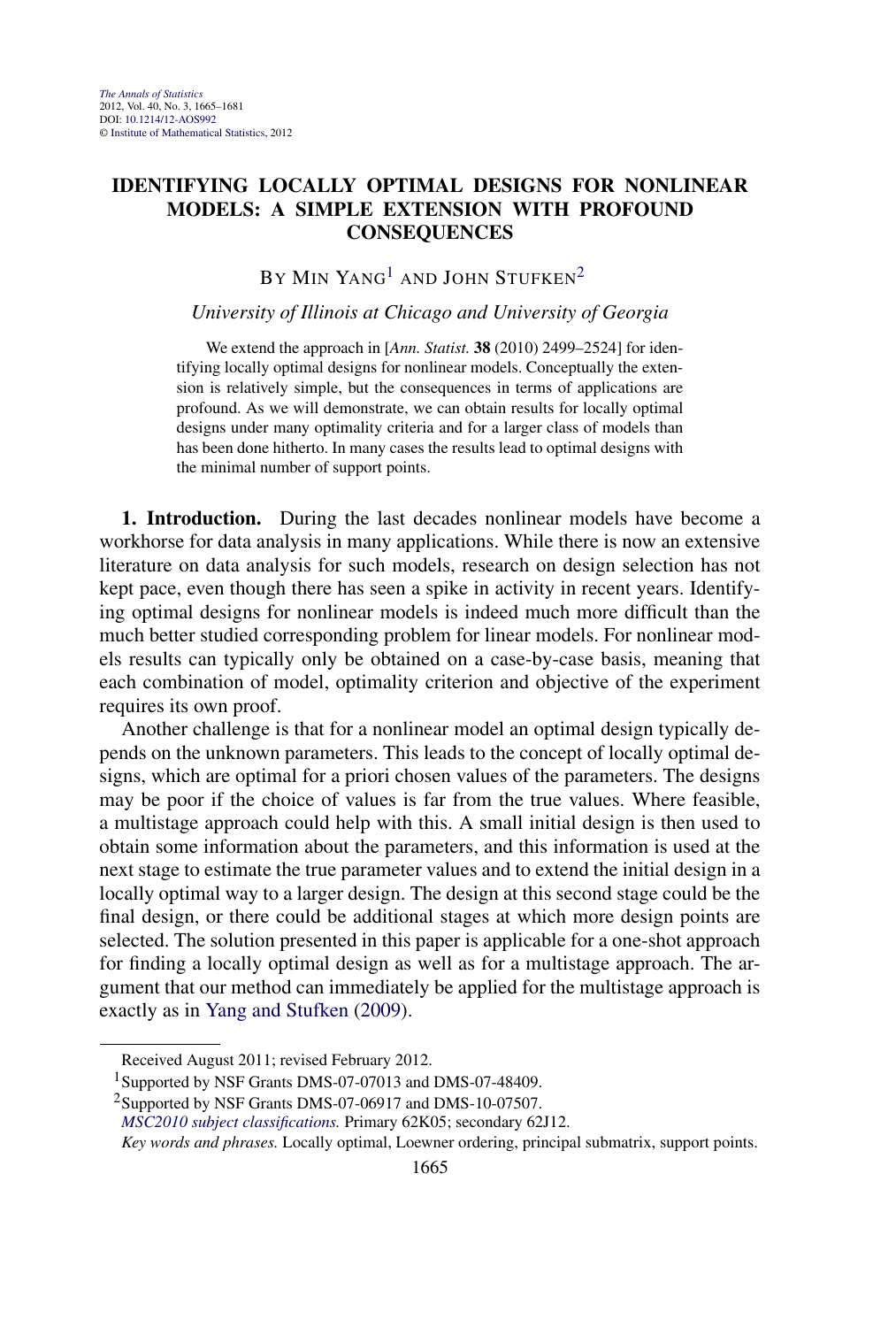For a broader discussion on the challenges to identify optimal designs for generalized linear models, many of which apply also for other nonlinear models, we refer the reader to [Khuri et al.](#page-16-0) [\(2006\)](#page-16-0).

The work presented here is an extension of [Yang and Stufken](#page-16-0) [\(2009\)](#page-16-0), [Yang](#page-16-0) [\(2010\)](#page-16-0) and [Dette and Melas](#page-16-0) [\(2011\)](#page-16-0). The analytic approach in those papers unified and extended many of the results on locally optimal designs that were available through the so-called geometric approach. The extension in the current paper has major consequences for two reasons. First, it enables the application of the basic approach in the three earlier papers to many models for which it could until now not be used. As a result, this paper opens the door to finding locally optimal designs for models where no feasible approach was known so far. Second, for a number of models for which answers could be obtained by earlier work, the current extension enables the identification of locally optimal designs with a smaller support. This is important because it simplifies the search for optimal designs, whether by computational or analytical methods. Section [4](#page-7-0) will illustrate the impact of our results.

The basic approach in [Yang and Stufken](#page-16-0) [\(2009\)](#page-16-0), [Yang](#page-16-0) [\(2010\)](#page-16-0) and [Dette and](#page-16-0) [Melas](#page-16-0) [\(2011\)](#page-16-0), which is also adopted here, is to identify a subclass of designs with a simple format, so that for any given design  $\xi$ , there exists a design  $\xi^*$  in that subclass with  $I_{\xi^*} \geq I_{\xi}$  under the Loewner ordering. We will refer to this subclass as a complete class for this problem. Here,  $I_{\xi^*}$  and  $I_{\xi}$  are information matrices for a parameter vector  $\theta$  under  $\xi^*$  and  $\xi$ , respectively. Others, such as [Pukelsheim](#page-16-0) [\(1989\)](#page-16-0) have called such a class *essentially* complete, which is admittedly indeed more accurate, but also more cumbersome. When searching for a locally optimal design, for the common information-based optimality criteria, including *A*-, *D*-,  $E$ - and  $\Phi_p$ -criteria, one can thus restrict consideration to this complete class, both for a one-shot or multistage approach. Also, as shown in [Yang and Stufken](#page-16-0) [\(2009\)](#page-16-0), this conclusion holds for arbitrary functions of the parameters. Ideally, the same complete class results would apply for all a priori values of the parameter vector *θ*. However, it turns out, as we will see in Section [4,](#page-7-0) that there are instances where complete class results hold only for certain a priori values of *θ*.

[Yang and Stufken](#page-16-0) [\(2009\)](#page-16-0), [Yang](#page-16-0) [\(2010\)](#page-16-0) and [Dette and Melas](#page-16-0) [\(2011\)](#page-16-0) identify small complete classes for certain models. They do so by showing that for any design  $\xi$  that is not in their complete class, there is a design  $\xi^*$  that is in the complete class such that all elements of  $I_{\xi^*}$  are the same as the corresponding elements in  $I_{\xi}$ , except that *one diagonal element* in  $I_{\xi^*}$  is at least as large as that in  $I_{\xi}$ . This guarantees of course that  $I_{\xi^*} \geq I_{\xi}$ . The contribution of this paper is that we focus on increasing a *principal submatrix* rather than just a single *diagonal element*. This allows us to obtain results for more models than could be addressed by [Yang](#page-16-0) [and Stufken](#page-16-0) [\(2009\)](#page-16-0), [Yang](#page-16-0) [\(2010\)](#page-16-0) and [Dette and Melas](#page-16-0) [\(2011\)](#page-16-0), and also facilitates the identification of smaller complete classes for some models considered in these earlier papers.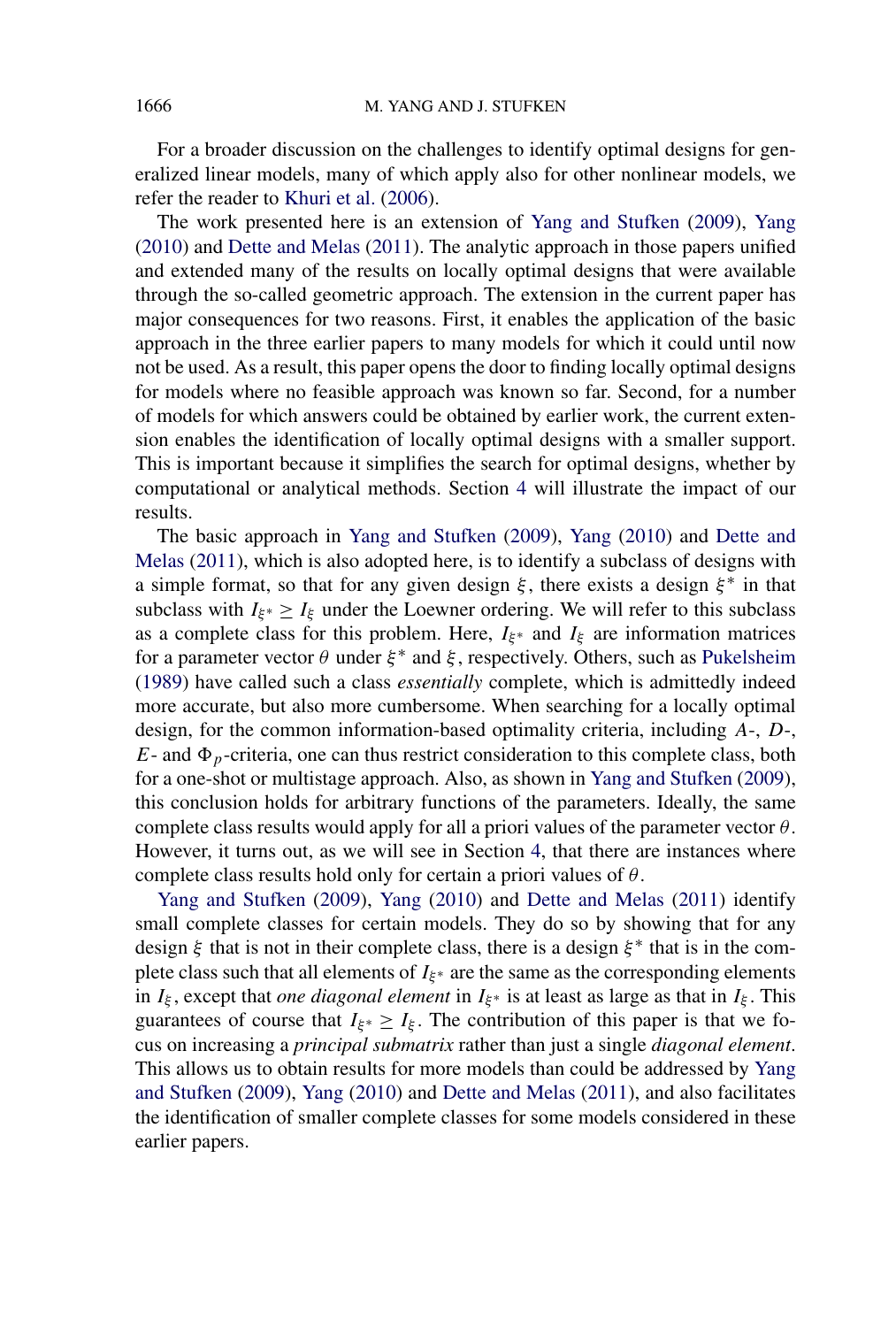<span id="page-2-0"></span>In Section 2 we will present the necessary background, while the main results are featured in Section [3.](#page-3-0) The power of the proposed extension is seen through applications in Section [4.](#page-7-0) We conclude with a short discussion in Section [5.](#page-11-0)

**2. Information matrix and approximate designs.** Consider a nonlinear regression model for which a response variable *y* depends on a single regression variable *x*. We assume that the *y*'s are independent and follow some exponential distribution *G* with mean  $\eta(x, \theta)$ , where  $\theta$  is the  $p \times 1$  parameter vector, and the values of  $x$  can be chosen by the experimenter. Typically, approximate designs are used to study optimality in this context. An approximate design *ξ* can be written as  $\xi = \{(x_i, \omega_i), i = 1, ..., N\}$ , where  $\omega_i > 0$  is the weight for design point  $x_i$  and  $\sum_{i=1}^{N} \omega_i = 1$ . It is often more convenient to present *ξ* as  $\xi = \{(c_i, \omega_i), i = 1, \ldots, N\}, c_i \in [A, B]$ , with the *c<sub>i</sub>*'s obtained from the *x<sub>i</sub>*'s through a bijection that may depend on  $\theta$ . Typically, the information matrix for *θ* under design *ξ* can be written as

(2.1) 
$$
I_{\xi}(\theta) = P(\theta) \left( \sum_{i=1}^{N} \omega_i C(\theta, c_i) \right) (P(\theta))^T,
$$

where

(2.2) 
$$
C(\theta, c) = \begin{pmatrix} \Psi_{11}(c) & \Psi_{22}(c) \\ \Psi_{21}(c) & \Psi_{22}(c) \\ \vdots & \vdots & \ddots \\ \Psi_{p1}(c) & \Psi_{p2}(c) & \cdots & \Psi_{pp}(c) \end{pmatrix}.
$$

The functions  $\Psi$  are allowed to depend on  $\theta$  not just through c, but in an attempt to simplify notation we write, for example,  $\Psi_{11}(c)$  rather than  $\Psi_{11}(\theta, c)$ . In (2.2),  $C(\theta, c)$  is a symmetric matrix, and  $P(\theta)$  is a  $p \times p$  nonsingular matrix that depends only on  $\theta$ . Some examples of (2.1) and (2.2) will be seen in Section [4.](#page-7-0)

For some  $p_1$ ,  $1 \leq p_1 < p$ , we partition  $C(\theta, c)$  as

(2.3) 
$$
C(\theta, c) = \begin{pmatrix} C_{11}(c) & C_{21}^T(c) \\ C_{21}(c) & C_{22}(c) \end{pmatrix}.
$$

Here,  $C_{22}(c)$  is the lower  $p_1 \times p_1$  principal submatrix of  $C(\theta, c)$ , that is,

(2.4) 
$$
C_{22}(c) = \begin{pmatrix} \Psi_{p-p_1+1,p-p_1+1}(c) & \cdots & \Psi_{p-p_1+1,p}(c) \\ \vdots & \ddots & \vdots \\ \Psi_{p,p-p_1+1}(c) & \cdots & \Psi_{pp}(c) \end{pmatrix}.
$$

In the context of local optimality, if designs  $\xi = \{(c_i, \omega_i), i = 1, ..., N\}$  and  $\tilde{\xi} = \{(\tilde{c}_j, \tilde{\omega}_j), j = 1, \ldots, \tilde{N}\}\$  satisfy  $\sum_{i=1}^N \omega_i C(\theta, c_i) \leq \sum_{i=1}^{\tilde{N}} \tilde{\omega}_i C(\theta, \tilde{c}_i)$ , then it follows from (2.1) that  $I_{\xi}(\theta) \leq I_{\tilde{\xi}}(\theta)$ . Hence,  $I_{\xi}(\theta) \leq I_{\tilde{\xi}}(\theta)$  follows if it holds that

$$
\sum_{i=1}^{N} \omega_i C_{11}(c_i) = \sum_{i=1}^{\tilde{N}} \tilde{\omega}_i C_{11}(\tilde{c}_i),
$$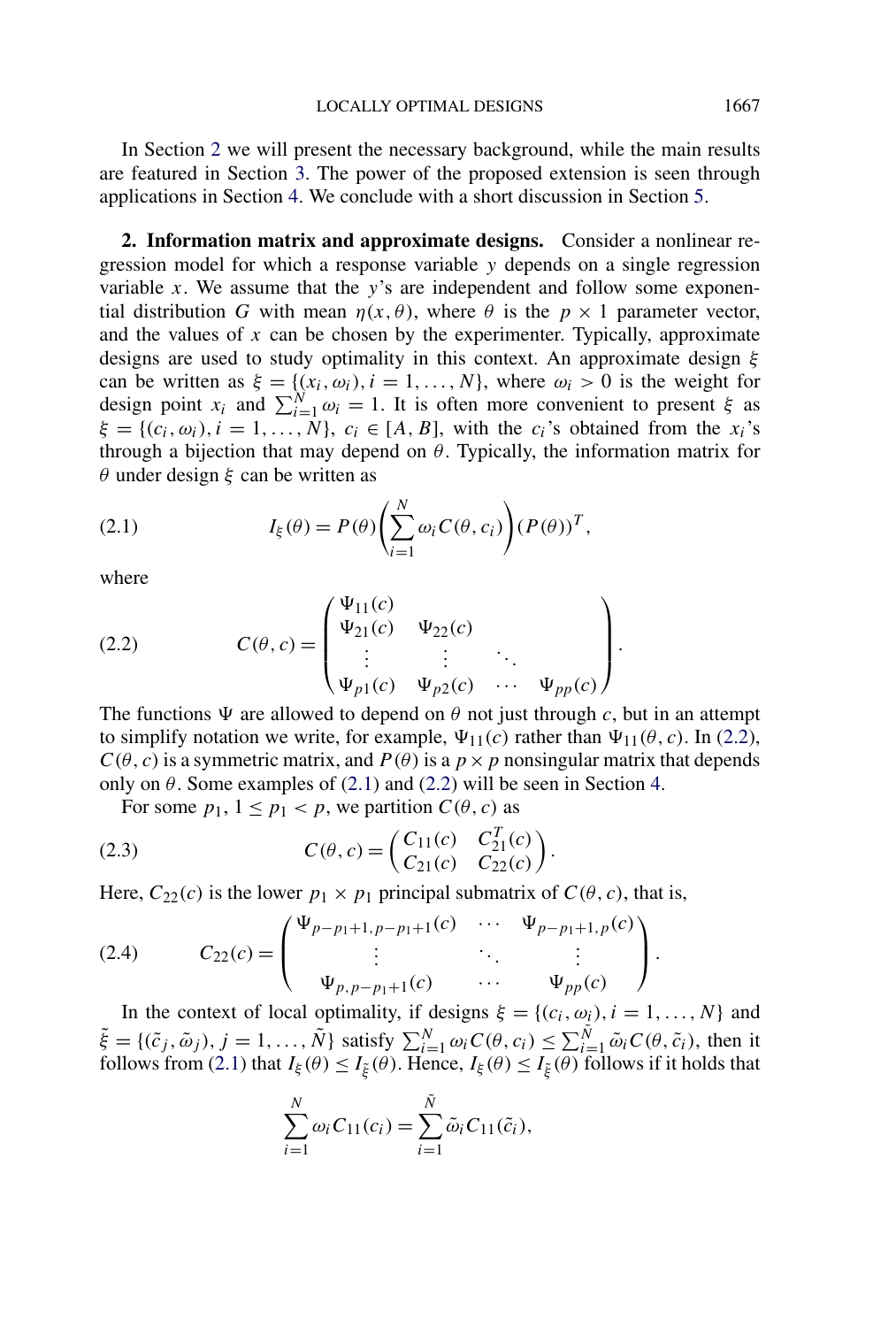(2.5) 
$$
\sum_{i=1}^{N} \omega_i C_{12}(c_i) = \sum_{i=1}^{\tilde{N}} \tilde{\omega}_i C_{12}(\tilde{c}_i) \text{ and}
$$

$$
\sum_{i=1}^{N} \omega_i C_{22}(c_i) \le \sum_{i=1}^{\tilde{N}} \tilde{\omega}_i C_{22}(\tilde{c}_i).
$$

This is what we explore in this paper. Note that this is more general than [Yang](#page-16-0) [and Stufken](#page-16-0) [\(2009\)](#page-16-0), [Yang](#page-16-0) [\(2010\)](#page-16-0) and [Dette and Melas](#page-16-0) [\(2011\)](#page-16-0), where  $p_1 = 1$ . We develop a theoretical framework for general values of *p*1.

**3. Main results.** Following [Karlin and Studden](#page-16-0) [\(1966\)](#page-16-0) and [Dette and Melas](#page-16-0) [\(2011\)](#page-16-0), a set of  $k + 1$  real-valued continuous functions  $u_0, \ldots, u_k$  defined on an interval [*A,B*] is called a Chebyshev system on [*A,B*] if

(3.1) 
$$
\begin{vmatrix} u_0(z_0) & u_0(z_1) & \cdots & u_0(z_k) \\ u_1(z_0) & u_1(z_1) & \cdots & u_1(z_k) \\ \vdots & \vdots & \ddots & \vdots \\ u_k(z_0) & u_k(z_1) & \cdots & u_k(z_k) \end{vmatrix}
$$

is strictly positive whenever  $A \le z_0 < z_1 < \cdots < z_k \le B$ .

Along the lines of [Yang](#page-16-0) [\(2010\)](#page-16-0), we select a maximal set of linearly independent nonconstant functions from the  $\Psi$  functions that appear in the first *p* − *p*<sub>1</sub> columns of the matrix  $C(\theta, c)$  defined in [\(2.2\)](#page-2-0), and rename the selected functions as  $\Psi_1, \ldots, \Psi_{k-1}$ . For a given nonzero  $p_1 \times 1$  vector *Q*, let

(3.2) 
$$
\Psi_k^Q = Q^T C_{22}(c) Q,
$$

where  $C_{22}(c)$  is as defined in [\(2.4\)](#page-2-0).

For  $\Psi_0 = 1, \Psi_1, \ldots, \Psi_{k-1}$  and  $C_{22}(c)$ , we will say that a set of  $n_1$  pairs  $(c_i, \omega_i)$ is dominated by a set of  $n_2$  pairs  $(\tilde{c}_i, \tilde{\omega}_i)$  if

(3.3) 
$$
\sum_{i} \omega_i \Psi_l(c_i) = \sum_{i} \tilde{\omega}_i \Psi_l(\tilde{c}_i), \qquad l = 0, 1, ..., k - 1;
$$

(3.4) 
$$
\sum_{i} \omega_i \Psi_k^Q(c_i) < \sum_{i} \tilde{\omega}_i \Psi_k^Q(\tilde{c}_i) \qquad \text{for every nonzero vector } Q,
$$

where the summations on the left-hand sides are over the  $n_1$  subscripts for the pairs  $(c_i, \omega_i)$  and those on the right-hand sides over the *n*<sub>2</sub> subscripts for the pairs  $(\tilde{c}_i, \tilde{\omega}_i)$ .

The following two lemmas provide the basic tools for the main results. We point out that the pairs  $(c_i, \omega_i)$  in these lemmas need not form a design; in particular, the  $\omega_i$ 's need not add to 1.

<span id="page-3-0"></span>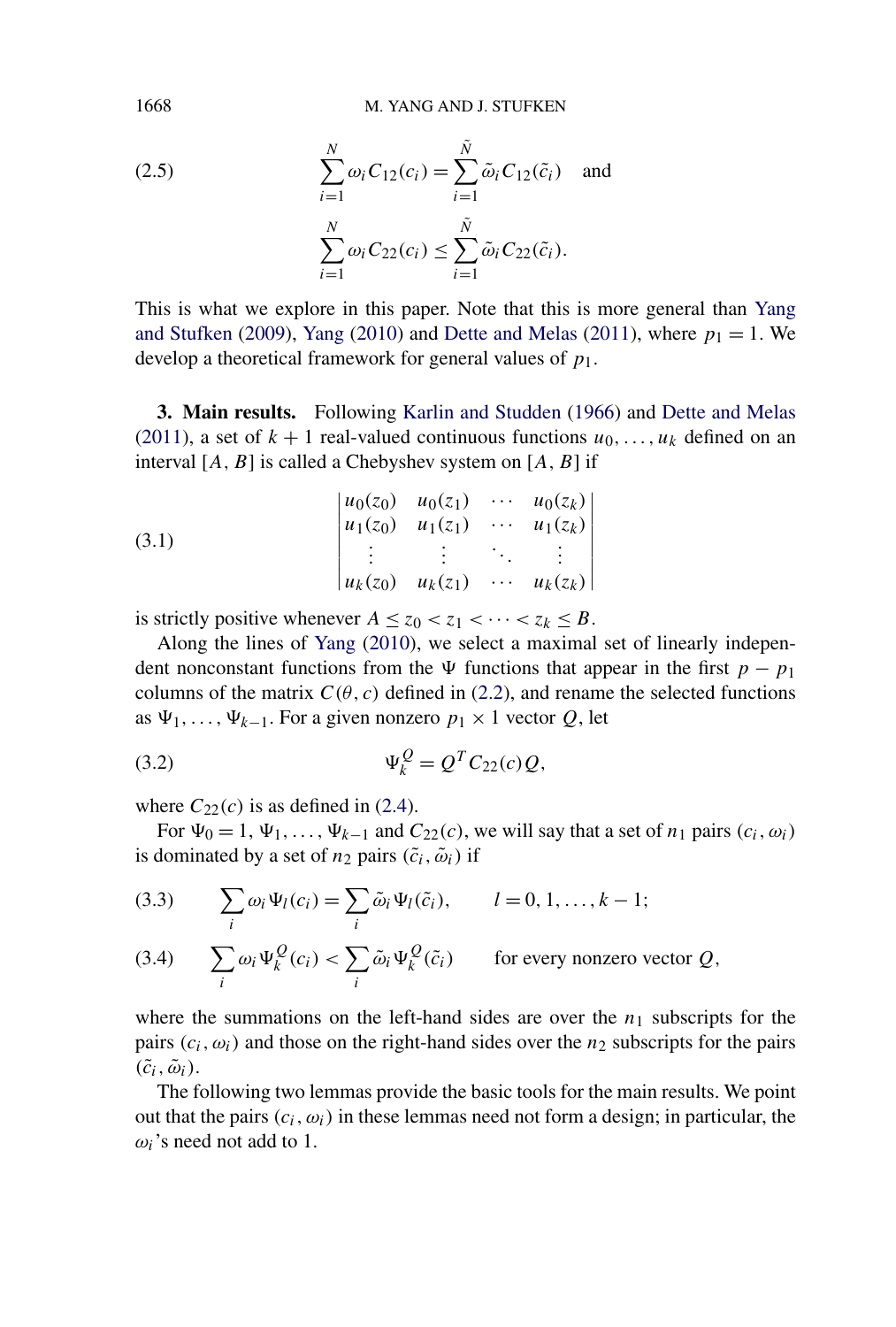<span id="page-4-0"></span>LEMMA 1. *For the functions*  $\Psi_0 = 1, \Psi_1, \ldots, \Psi_{k-1}, \Psi_k^Q$  *defined on an interval* [*A,B*], *suppose that either*

(3.5) 
$$
\{\Psi_0, \Psi_1, \dots, \Psi_{k-1}\} \text{ and } \{\Psi_0, \Psi_1, \dots, \Psi_{k-1}, \Psi_k^Q\}
$$

*form Chebyshev systems for every nonzero vector Q*

*or*

(3.6) 
$$
\{\Psi_0, \Psi_1, \ldots, \Psi_{k-1}\} \text{ and } \{\Psi_0, \Psi_1, \ldots, \Psi_{k-1}, -\Psi_k^Q\}
$$

*form Chebyshev systems for every nonzero vector Q.*

*Then the following conclusions hold*:

(a) *For*  $k = 2n - 1$ , *if* (3.5) *holds*, *then for any set*  $S_1 = \{(c_i, \omega_i) : \omega_i > 0, i = 1\}$ 1,...,n} *with*  $A \leq c_1 < \cdots < c_n < B$ , there exists a set  $S_2 = \{(\tilde{c}_i, \tilde{\omega}_i) : \tilde{\omega}_i > 0, i =$ 1,...,n, *with*  $c_1 < \tilde{c}_1 < c_2 < \cdots < \tilde{c}_{n-1} < c_n < \tilde{c}_n = B$ , such that  $S_1$  is dominated  $by S_2$ .

(b) *For*  $k = 2n - 1$ , *if* (3.6) *holds*, *then for any set*  $S_1 = \{(c_i, \omega_i) : \omega_i > 0, i = 1\}$ 1,...,n} with  $A < c_1 < \cdots < c_n \leq B$ , there exists a set  $S_2 = \{(\tilde{c}_i, \tilde{\omega}_i) : \tilde{\omega}_i > 0, i =$  $0, \ldots, n-1$  *with*  $A = \tilde{c}_0 < c_1 < \tilde{c}_1 < c_2 < \cdots < \tilde{c}_{n-1} < c_n$ , such that  $S_1$  *is dominated by*  $S_2$ *.* 

(c) *For*  $k = 2n$ , *if* (3.5) *holds*, *then for any set*  $S_1 = \{(c_i, \omega_i) : \omega_i > 0, i = 1\}$ 1,...,n} with  $A < c_1 < \cdots < c_n < B$ , there exists a set  $S_2 = \{(\tilde{c}_i, \tilde{\omega}_i) : \tilde{\omega}_i > 0, i =$ 0,...,n, *with*  $A = \tilde{c}_0 < c_1 < \tilde{c}_1 < \cdots < c_n < \tilde{c}_n = B$ , such that  $S_1$  is dominated by  $S_2$ .

(d) *For*  $k = 2n$ , *if* (3.6) *holds*, *then for any set*  $S_1 = \{(c_i, \omega_i), \omega_i > 0, i = 1\}$ 1,...,  $n + 1$  *with*  $A \leq c_1 < \cdots < c_{n+1} \leq B$ , *there exists a set*  $S_2 = \{(\tilde{c}_i, \tilde{\omega}_i) : \tilde{\omega}_i > a_i\}$  $0, i = 1, \ldots, n$  *with*  $c_1 < \tilde{c}_1 < \cdots < c_n < \tilde{c}_n < c_{n+1}$ , such that  $S_1$  *is dominated by S*2.

PROOF. Since the proof is similar for all parts, we only provide a proof for part (a).

Let *S*<sub>1</sub> be as in part (a). First consider the special case that  $Q = (1, 0, \ldots, 0)^T$ . By (1a) of Therorem 3.1 in [Dette and Melas](#page-16-0) [\(2011\)](#page-16-0), there exists a set of at most *n* pairs  $(\tilde{c}_i, \tilde{\omega}_i)$  with one of the points equal to *B* so that [\(3.3\)](#page-3-0) and [\(3.4\)](#page-3-0) hold for this *Q*. By part (a) of Proposition [1](#page-12-0) in the [Appendix,](#page-12-0) the number of distinct points with  $\tilde{\omega}_i > 0$  must then be exactly *n*. Thus we have  $\tilde{c}_1 < \cdots < \tilde{c}_n = B$ , and the  $c_i$ 's and  $\tilde{c}_i$ 's must alternate by part (b) of Proposition [1.](#page-12-0) The result follows now for an arbitrary nonzero *Q* by applying Proposition [2](#page-13-0) in the [Appendix](#page-12-0) and using (3.5) and  $(3.4)$ .  $\Box$ 

Lemma [2](#page-5-0) partially extends Lemma 1 by observing that larger sets  $S_1$  than in Lemma 1 are also dominated by sets  $S_2$  as in that lemma.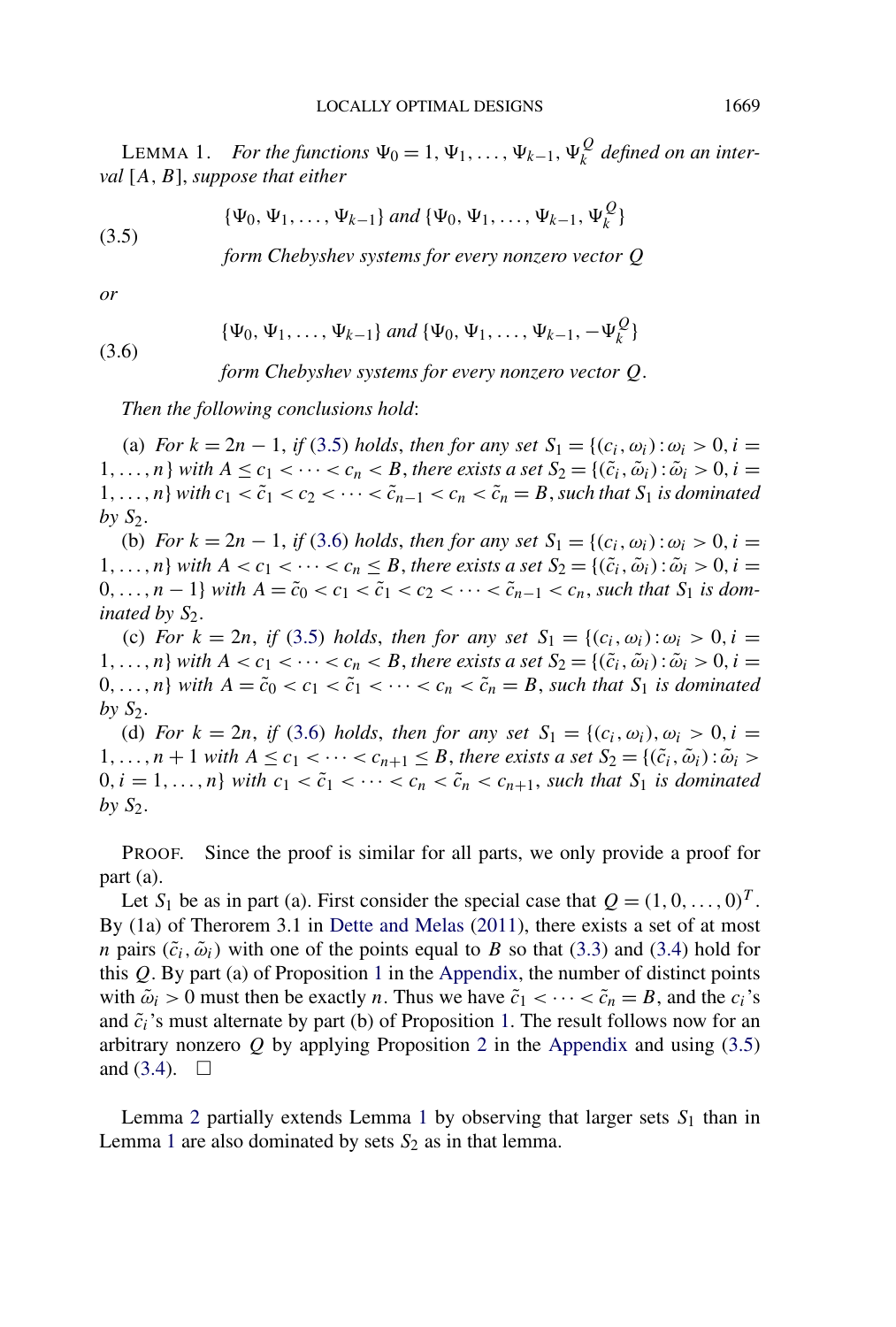<span id="page-5-0"></span>LEMMA 2. *With the same notation and assumptions as in Lemma [1,](#page-4-0) let*  $S_1 =$  ${(c_i, \omega_i): \omega_i > 0, A \leq c_i \leq B, i = 1, \ldots, N}$ , where  $N \geq n$  for cases (a), (b), and (c) *of Lemma* [1,](#page-4-0) *and*  $N \ge n + 1$  *for case* (d). *Then the following conclusions hold:* 

(a) *For*  $k = 2n - 1$ , *if* [\(3.5\)](#page-4-0) *holds*, *then*  $S_1$  *is dominated by a set*  $S_2$  *of size n that includes B as one of the points*.

(b) *For*  $k = 2n - 1$ , *if* [\(3.6\)](#page-4-0) *holds*, *then*  $S_1$  *is dominated by a set*  $S_2$  *of size n that includes A as one of the points*.

(c) *For*  $k = 2n$ , *if* [\(3.5\)](#page-4-0) *holds*, *then*  $S_1$  *is dominated by a set*  $S_2$  *of size*  $n + 1$  *that includes both A and B as points*.

(d) *For*  $k = 2n$ , *if* [\(3.6\)](#page-4-0) *holds*, *then*  $S_1$  *is dominated by a set*  $S_2$  *of size n*.

PROOF. The results follow by application of Lemma [1.](#page-4-0) For example, for case (a), if  $N = n$ , the result follows directly from Lemma [1.](#page-4-0) If  $N > n$ , we start with the points  $c_1 < c_2 < \cdots < c_N$  in  $S_1$ . Using Lemma [1,](#page-4-0) we obtain points  $c_1, \ldots, c_{N-n}, \tilde{c}_{N-n+1}, \ldots, \tilde{c}_N = B$  $c_1, \ldots, c_{N-n}, \tilde{c}_{N-n+1}, \ldots, \tilde{c}_N = B$  $c_1, \ldots, c_{N-n}, \tilde{c}_{N-n+1}, \ldots, \tilde{c}_N = B$  in a set  $\tilde{S}_1$  that dominates  $S_1$ . Using Lemma 1 again on the *n* largest points other than  $\tilde{c}_N$  in  $\tilde{S}_1$ , we move one more point to *B*, obtaining a new set with  $N-1$  points that dominates  $\tilde{S}_1$ . Continue until the size of the set is reduced to *n*; this is the desired set  $S_2$ .  $\Box$ 

The first main result is an immediate consequence of Lemma 2.

THEOREM 1. *For a regression model with a single regression variable x*, *suppose that the information matrix*  $C(\theta, c)$  *can be written as in* [\(2.1\)](#page-2-0) *for*  $c \in [A, B]$ . *Partitioning the information matrix as in* [\(2.3\)](#page-2-0), *let*  $\Psi_1, \ldots, \Psi_{k-1}$  *be a maximum set of linearly independent nonconstant*  $\Psi$  *functions in the first*  $p - p_1$  *columns of*  $C(\theta, c)$ . *Define*  $\Psi_k^Q$  *as in* [\(3.2\)](#page-3-0). *Suppose that either* [\(3.5\)](#page-4-0) *or* [\(3.6\)](#page-4-0) *in Lemma* [1](#page-4-0) *holds*. *Then the following complete class results hold*:

(a) *For*  $k = 2n - 1$ , *if* [\(3.5\)](#page-4-0) *holds*, *the designs with at most n support points*, *including B*, *form a complete class*.

(b) *For*  $k = 2n - 1$ , *if* [\(3.6\)](#page-4-0) *holds*, *the designs with at most <i>n support points*, *including A*, *form a complete class*.

(c) *For*  $k = 2n$ , *if* [\(3.5\)](#page-4-0) *holds*, *the designs with at most*  $n + 1$  *support points*, *including both A and B*, *form a complete class*.

(d) *For*  $k = 2n$ , *if* [\(3.6\)](#page-4-0) *holds*, *the designs with at most n support points form a complete class*.

Note that if [\(3.3\)](#page-3-0) holds for  $\Psi_l(c)$ ,  $l = 1, ..., k-1$ , then the same is true if we replace one or more of the  $\Psi_l$ 's by  $-\Psi_l$ . Therefore, if [\(3.5\)](#page-4-0) or [\(3.6\)](#page-4-0) do not hold for the original  $\Psi_l$ 's, conclusions in Theorem 1 would still be valid if [\(3.5\)](#page-4-0) and [\(3.6\)](#page-4-0) hold after multiplying one or more of the  $\Psi_l$ 's,  $l = 1, \ldots, k - 1$ , by −1.

While Theorem 1 is very powerful, applying it directly may not be easy. The next result, which utilizes a generalization of a tool in [Yang](#page-16-0) [\(2010\)](#page-16-0), will lead to a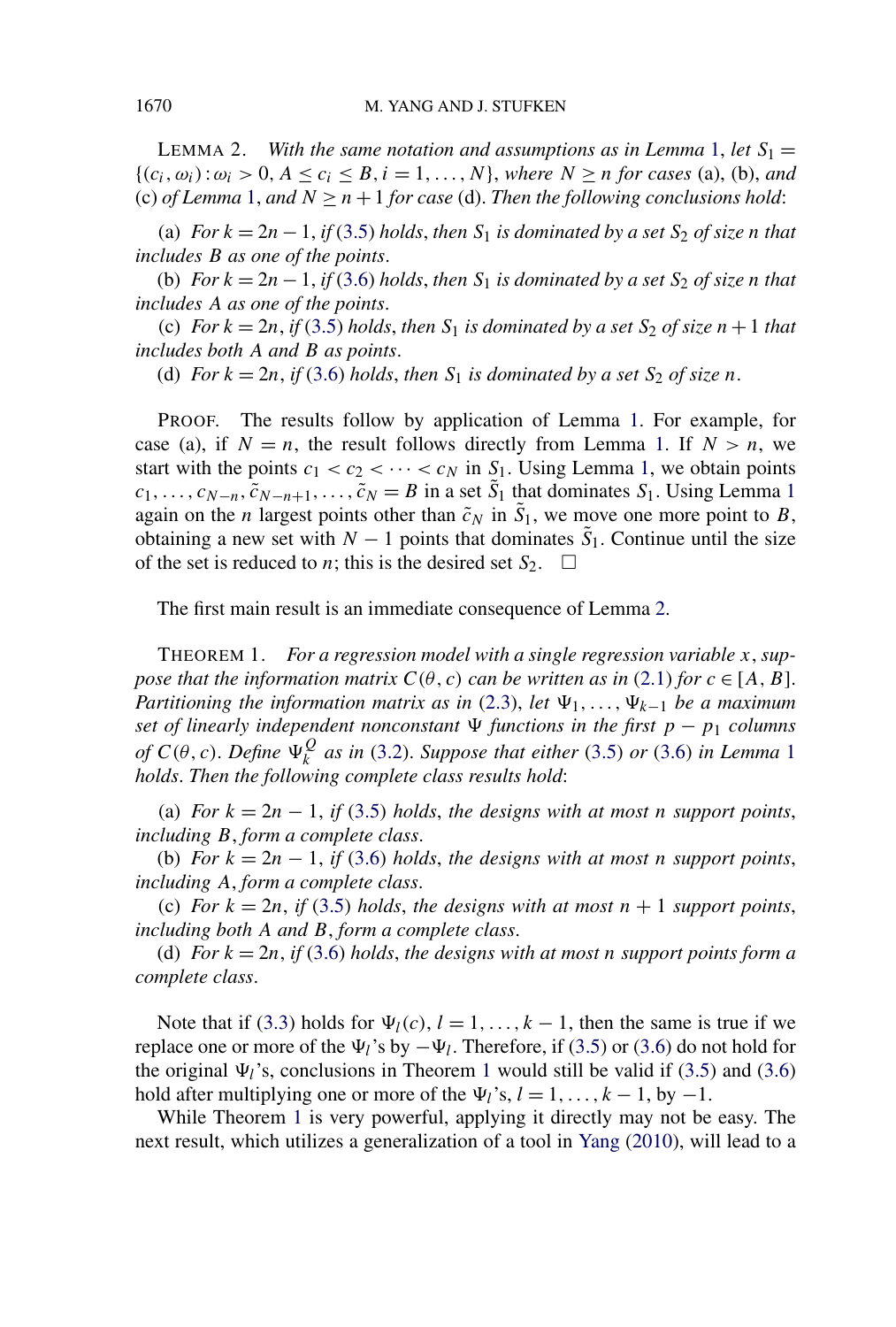<span id="page-6-0"></span>condition that is easier to verify. Using the notation of Theorem [1,](#page-5-0) define functions  $f_{l,t}$ ,  $1 \le t \le k$ ;  $t \le l \le k$  as follows:

(3.7) 
$$
f_{l,t}(c) = \begin{cases} \Psi'_l(c), & \text{if } t = 1, l = 1, ..., k - 1, \\ C'_{22}(c), & \text{if } t = 1, l = k, \\ \left(\frac{f_{l,t-1}(c)}{f_{t-1,t-1}(c)}\right)', & \text{if } 2 \le t \le k, t \le l \le k. \end{cases}
$$

The following lower triangular matrix contains all of these functions, and suggest an order in which to compute them:

(3.8) 
$$
\begin{pmatrix} f_{1,1} = \Psi_1' \\ f_{2,1} = \Psi_2' & f_{2,2} = \left(\frac{f_{2,1}}{f_{1,1}}\right)' \\ f_{3,1} = \Psi_3' & f_{3,2} = \left(\frac{f_{3,1}}{f_{1,1}}\right)' & f_{3,3} = \left(\frac{f_{3,2}}{f_{2,2}}\right)' \\ \vdots & \vdots & \vdots & \ddots \\ f_{k,1} = C_{22}' & f_{k,2} = \left(\frac{f_{k,1}}{f_{1,1}}\right)' & f_{k,3} = \left(\frac{f_{k,2}}{f_{2,2}}\right)' & \vdots & f_{k,k} = \left(\frac{f_{k,k-1}}{f_{k-1,k-1}}\right)' \end{pmatrix}.
$$

Note that, for  $p_1 \geq 2$ , the functions in the last row are matrix functions, which is a key difference with [Yang](#page-16-0) [\(2010\)](#page-16-0). The derivatives of matrices in (3.7) are elementwise derivatives. For the next result, we will make the following assumptions:

(i) All functions  $\Psi$  in the information matrix  $C(\theta, c)$  are at least *k*th order differentiable on *(A, B)*.

(ii) For  $1 \leq l \leq k-1$ , the functions  $f_{l,l}(c)$  have no roots in [A, B].

For ease of notation, in the remainder we will write  $f_{l,l}$  instead of  $f_{l,l}(c)$ , and  $f_{l,l}$  > 0 means that  $f_{l,l}(c)$  > 0 for all  $c \in [A, B]$ . This also applies for  $l = k$ , in which case it means that the matrix  $f_{k,k}$  is positive definite for all  $c \in [A, B]$ .

THEOREM 2. *For a regression model with a single regression variable x*, *let*  $c \in [A, B]$ ,  $C(\theta, c)$ ,  $\Psi_1, \ldots, \Psi_{k-1}$  *and*  $\Psi_k^Q$  *be as in Theorem* [1.](#page-5-0) *For the functions*  $f_{l,l}$  *in* (3.7), *define*  $F(c) = \prod_{l=1}^{k} f_{l,l}$ ,  $c \in [A, B]$ . *Suppose that either*  $F(c)$ *or* −*F (c) is positive definite for all c* ∈ [*A,B*]. *Then the following complete class results hold*:

(a) *For*  $k = 2n - 1$ , *if*  $F(c) > 0$ , the designs with at most *n* support points, *including B*, *form a complete class*.

(b) *For*  $k = 2n - 1$ , *if*  $-F(c) > 0$ , *the designs with at most n support points*, *including A*, *form a complete class*.

(c) *For*  $k = 2n$ , *if*  $F(c) > 0$ , *the designs with at most*  $n + 1$  *support points*, *including both A and B*, *form a complete class*.

(d) *For*  $k = 2n$ , *if*  $-F(c) > 0$ , the designs with at most *n* support points form a *complete class*.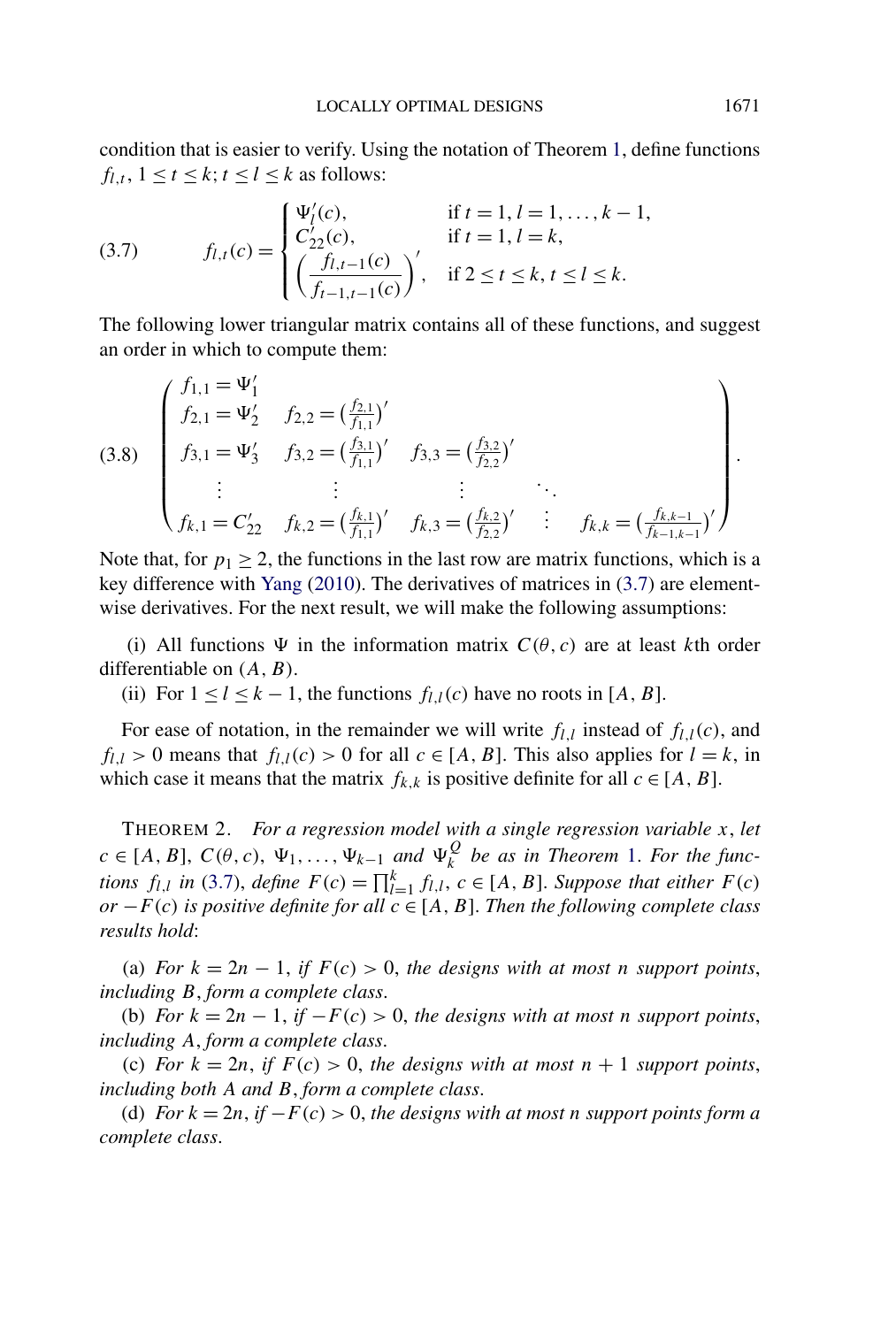<span id="page-7-0"></span>PROOF. We only present the proof for case (a) since the other cases are similar. For any nonzero vector Q,  $Q^T F(c)Q > 0$  for all  $c \in [A, B]$ . Among all  $f_{l,l}$ ,  $l =$ 1,...,  $k-1$ , and  $Q^T f_{k,k}Q$ , suppose that *a* of them are negative. Let  $1 \leq l_1 < \cdots < l_k$  $l_a \leq k$  denote the subscripts for these negative terms, and note that *a* must be even. Note also that the labels  $l_1 < \cdots < l_a$  do not depend on the choice of the vector *Q* since *f*1*,*1*,...,fk*<sup>−</sup>1*,k*−<sup>1</sup> do not depend on *Q*. Finally, note that for any *l* with  $1 \le l \le k - 1$ , if we replace  $\Psi_l(c)$  by  $-\Psi_l(c)$ , then the signs of  $f_{l,l}$  and  $f_{l+1,l+1}$ are switched while all others remain unchanged.

We now change some of the  $\Psi_l$ 's to  $-\Psi_l$ . This is done for those *l* that satisfy *l*<sub>2*b*−1</sub> ≤ *l* < *l*<sub>2*b*</sub> for some value of *b* ∈ {1, ..., *a*/2}. Denote the new  $\Psi$ -functions by  $\{1, \hat{\Psi}_1, \ldots, \hat{\Psi}_k^Q\}$ . Notice that  $\hat{\Psi}_k^Q = \Psi_k^Q$ . From the last observation in the previous paragraph, it is easy to check that  $f_{l,l} > 0$ ,  $l = 1, ..., k$ , for the functions  $f_{l,l}$  that correspond to this new set of  $\hat{\Psi}$ -functions. By Proposition [4](#page-14-0) in the [Ap](#page-12-0)[pendix,](#page-12-0)  $\{\mathbf{1}, \hat{\Psi}_1, \dots, \hat{\Psi}_{k-1}\}$  and  $\{\mathbf{1}, \hat{\Psi}_1, \dots, \hat{\Psi}_{k-1}, \hat{\Psi}_k^Q\}$  are Chebyshev systems on [*A*, *B*], regardless of the choice for  $Q \neq 0$ . The result follows now from case (a) of Theorem [1](#page-5-0) and the observation immediately after Theorem [1.](#page-5-0)  $\Box$ 

For case (a) in Theorem [2,](#page-6-0) the value of *A* in the interval [*A,B*] is allowed to be  $-\infty$ . In this situation, for any given design  $\xi$ , we can choose  $A = \min_i c_i$ , and the conclusion of the theorem holds. Similarly, *B* can be  $\infty$  in case (b), and the interval can be unbounded at either side for case (d).

As noted at the end of Section [2,](#page-2-0) the results in [Yang and Stufken](#page-16-0) [\(2009\)](#page-16-0), [Yang](#page-16-0) [\(2010\)](#page-16-0), and [Dette and Melas](#page-16-0) [\(2011\)](#page-16-0) correspond to  $p_1 = 1$ . The extension in this paper allows the choice of larger values of  $p_1$  where feasible. Larger values of  $p_1$  lead to designs with smaller support sizes. The reason for this is that the value of *k* in Theorems [1](#page-5-0) and [2](#page-6-0) corresponds to the number of equations in [\(3.3\)](#page-3-0). For a particular model, this number is smaller for larger  $p_1$ . Since the support size of the designs is roughly half the value of *k*, the support size is smaller for larger values of *p*1.

We will provide some examples of the application of Theorems [1](#page-5-0) and [2](#page-6-0) in the next section, and will offer some further thoughts on the ease of their application in Section [5.](#page-11-0)

**4. Applications.** Whether the model is for continuous or discrete data, with homogeneous or heterogeneous errors, Theorems [1](#page-5-0) and [2](#page-6-0) can be applied as long as the information matrix can be written as in  $(2.1)$ . As the examples in this section will show, in many cases the result of the theorem facilitates the determination of complete classes with the minimal number of support points.

4.1. *Exponential regression models*. Dette, Melas and Wong [\(2006\)](#page-16-0) studied exponential regression models, which can be written as

(4.1) 
$$
Y_i = \sum_{l=1}^L a_l e^{-\lambda_l x_i} + \varepsilon_i,
$$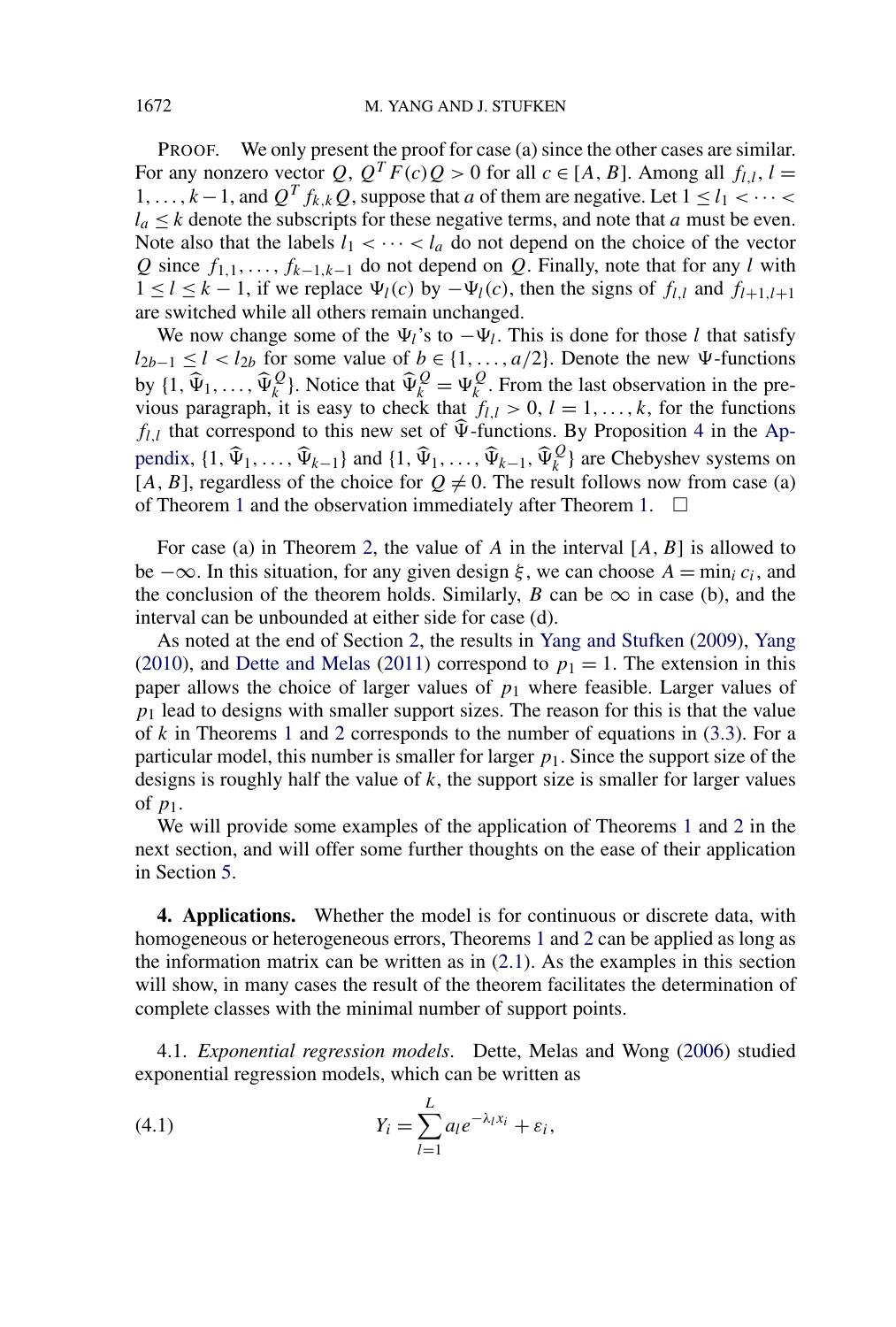where the  $\varepsilon_i$ 's are i.i.d. with mean 0 and variance  $\sigma^2$ , and  $x_i \in [U, V]$  is the value of the regression variable to be selected by the experimenter. Here  $\theta =$  $(a_1, \ldots, a_L, \lambda_1, \ldots, \lambda_L)^T$ , with  $a_l \neq 0, l = 1, \ldots, L$ , and  $0 < \lambda_1 < \cdots < \lambda_L$ . For *L* = 2, they showed that there is a *D*-optimal design for  $θ = (a_1, a_2, \lambda_1, \lambda_2)^T$ based on four points, including the lower limit *U*. Further, for  $L = 3$  and  $\lambda_2 =$  $(\lambda_1 + \lambda_3)/2$ , they showed that there is a *D*-optimal design for  $\theta$  based on six points, again including the lower limit *U*. By using Theorem [2,](#page-6-0) we will show that similar conclusions are possible for other optimality criteria, including *A*- and *E*optimality, and other functions of interest for many a priori values of *θ*.

For  $L = 2$ , the results in [Yang](#page-16-0) [\(2010\)](#page-16-0) can be used to obtain a complete class of designs with at most five points. We can do better with Theorem [2.](#page-6-0) The information matrix for  $\theta = (a_1, a_2, \lambda_1, \lambda_2)^T$  under design  $\{(x_i, \omega_i), i = 1, ..., N\}$  can be written in the form of [\(2.1\)](#page-2-0) with  $P(\theta) = \text{diag}(1, 1, \frac{a_1}{\lambda_2 - \lambda_1}, \frac{a_2}{\lambda_2 - \lambda_1})$  and

(4.2) 
$$
C(\theta, c) = \begin{pmatrix} c^{\lambda} & c^{\lambda+2} \\ c^{\lambda+1} & c^{\lambda+2} \\ \log(c)c^{\lambda} & \log(c)c^{\lambda+1} & \log^2(c)c^{\lambda} \\ \log(c)c^{\lambda+1} & \log(c)c^{\lambda+2} & \log^2(c)c^{\lambda+1} & \log^2(c)c^{\lambda+2} \end{pmatrix},
$$

where  $c = e^{-(\lambda_2 - \lambda_1)x}$  and  $\lambda = \frac{2\lambda_1}{\lambda_2 - \lambda_1}$ . Let  $\Psi_1(c) = c^{\lambda}$ ,  $\Psi_2(c) = \log(c)c^{\lambda}$ ,  $\Psi_3(c) =$  $c^{\lambda+1}$ ,  $\Psi_4(c) = \log(c)c^{\lambda+1}$ ,  $\Psi_5(c) = c^{\lambda+2}$ ,  $\Psi_6(c) = \log(c)c^{\lambda+2}$  and  $\ell$ <sub>1</sub> 2 $\ell$  \ \ \ \ \ 1 2 $\ell$  \ \ \ \ \ +1

$$
C_{22}(c) = \begin{pmatrix} \log^2(c)c^{\lambda} & \log^2(c)c^{\lambda+1} \\ \log^2(c)c^{\lambda+1} & \log^2(c)c^{\lambda+2} \end{pmatrix}.
$$

Then 
$$
f_{1,1} = \lambda c^{\lambda - 1}
$$
,  $f_{2,2} = \frac{1}{c}$ ,  $f_{3,3} = \frac{\lambda + 1}{\lambda}$ ,  $f_{4,4} = \frac{1}{c}$ ,  $f_{5,5} = \frac{4(\lambda + 2)}{\lambda + 1}$ ,  $f_{6,6} = \frac{1}{c}$  and  

$$
f_{7,7}(c) = \begin{pmatrix} \frac{2\lambda}{(\lambda + 2)c^3} & \frac{\lambda + 1}{2(\lambda + 2)c^2} \\ \frac{\lambda + 1}{2(\lambda + 2)c^2} & \frac{2}{c} \end{pmatrix}.
$$

Note that  $c > 0$  and  $\lambda > 0$ , so that  $F(c)$  is positive definite if  $|f_{7,7}(c)| > 0$ . This is equivalent to  $15\lambda^2 + 30\lambda - 1 > 0$ , which is satisfied when  $\frac{\lambda_2}{\lambda_1} < \frac{\sqrt{960} + 30}{\sqrt{960} - 30}$ . Thus, by (a) of Theorem [2,](#page-6-0) we have the following result.

THEOREM 3. *For Model* [\(4.1\)](#page-7-0) *with*  $L = 2$ , *if* 

$$
\frac{\lambda_2}{\lambda_1} < \frac{\sqrt{960} + 30}{\sqrt{960} - 30} \approx 61.98,
$$

*then the designs with at most four points*, *including the lower limit U*, *form a complete class*.

For  $L = 3$  and  $2\lambda_2 = \lambda_1 + \lambda_3$ , the information matrix for  $\theta = (a_1, a_2, a_3, \lambda_1, \lambda_2,$  $\lambda_3$ <sup>T</sup> under design  $\{(x_i, \omega_i), i = 1, ..., N\}$  can be written in the form of [\(2.1\)](#page-2-0) with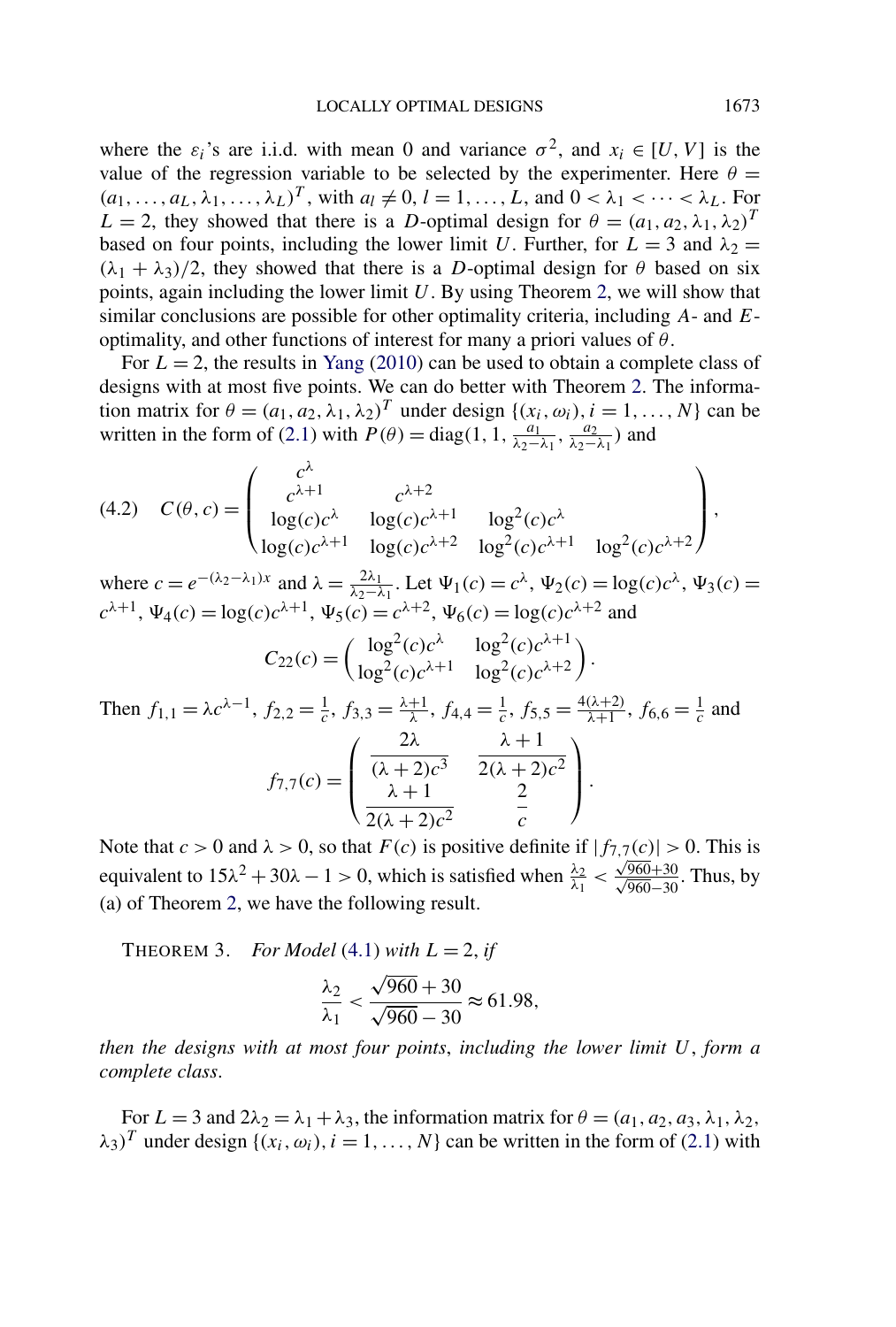$$
P(\theta) = \text{diag}(1, 1, 1, \frac{a_1}{\lambda_2 - \lambda_1}, \frac{a_2}{\lambda_2 - \lambda_1}, \frac{a_3}{\lambda_2 - \lambda_1}) \text{ and}
$$
  
\n
$$
(4.3) \quad C(\theta, c) = \begin{pmatrix} c^{\lambda} & c^{\lambda+2} & c^{\lambda+3} & c^{\lambda+4} \\ c^{\lambda+2} & c^{\lambda+3} & c^{\lambda+4} & \log(c)c^{\lambda+2} & \log^2(c)c^{\lambda} \\ \log(c)c^{\lambda} & \log(c)c^{\lambda+1} & \log(c)c^{\lambda+2} & \log^2(c)c^{\lambda+3} & \log^2(c)c^{\lambda+2} & \log^2(c)c^{\lambda+2} \\ \log(c)c^{\lambda+2} & \log(c)c^{\lambda+3} & \log^2(c)c^{\lambda+4} & \log^2(c)c^{\lambda+3} & \log^2(c)c^{\lambda+4} \end{pmatrix},
$$

where  $c = e^{-(\lambda_2 - \lambda_1)x}$  and  $\lambda = \frac{2\lambda_1}{\lambda_2 - \lambda_1}$ . Let  $\Psi_{2l-1}(c) = c^{\lambda+l-1}$  and  $\Psi_{2l}(c) =$  $\log(c)c^{\lambda+l-1}, l = 1, \ldots, 5$ , and let

$$
C_{22}(c) = \begin{pmatrix} \log^2(c)c^{\lambda} & \log^2(c)c^{\lambda+1} & \log^2(c)c^{\lambda+2} \\ \log^2(c)c^{\lambda+1} & \log^2(c)c^{\lambda+2} & \log^2(c)c^{\lambda+3} \\ \log^2(c)c^{\lambda+2} & \log^2(c)c^{\lambda+3} & \log^2(c)c^{\lambda+4} \end{pmatrix}.
$$

Then  $f_{1,1} = \lambda c^{\lambda - 1}$ ,  $f_{2l,2l} = \frac{1}{c}$ ,  $l = 1, 2, 3, 4, 5$ ,  $f_{2l+1,2l+1} = \frac{l^2(\lambda + l)}{\lambda + l - 1}$ ,  $l = 1, 2, 3, 4$ , and

$$
f_{11,11}(c) = \begin{pmatrix} \frac{2\lambda}{(\lambda+4)c^5} & \frac{\lambda+1}{8(\lambda+4)c^4} & \frac{\lambda+2}{18(\lambda+4)c^3} \\ \frac{\lambda+1}{8(\lambda+4)c^4} & \frac{\lambda+2}{18(\lambda+4)c^3} & \frac{\lambda+3}{8(\lambda+4)c^2} \\ \frac{\lambda+2}{18(\lambda+4)c^3} & \frac{\lambda+3}{8(\lambda+4)c^2} & \frac{2}{c} \end{pmatrix}.
$$

Again,  $c > 0$  and  $\lambda > 0$ , so that  $F(c)$  is positive definite if  $|(f_{11,11}(c))|$  and its leading principal minors are positive. This is equivalent to

$$
1505\lambda^3 + 9030\lambda^2 + 11499\lambda - 1082 > 0,
$$
  

$$
55\lambda^2 + 110\lambda - 9 > 0,
$$
  

$$
1295\lambda^2 + 5180\lambda - 4 > 0
$$
  
and 
$$
55\lambda^2 + 330\lambda + 431 > 0.
$$

Simple computation shows that this holds for  $\frac{\lambda_2}{\lambda_1}$  < 23.72 (or, equivalently,  $\frac{\lambda_3}{\lambda_1}$  < 46*.*45). By Theorem [2,](#page-6-0) we have the following result.

THEOREM 4. *For model* [\(4.1\)](#page-7-0) *with*  $L = 3$  *and*  $2\lambda_2 = \lambda_1 + \lambda_3$ , *if*  $\frac{\lambda_2}{\lambda_1} < 23.72$ , *then the designs with at most six points*, *including the lower limit U*, *form a complete class*.

4.2. *LINEXP model*. Demidenko [\(2006\)](#page-16-0) proposed a model referred to as the LINEXP model to describe tumor growth delay and regrowth. The natural logarithm of the tumor volume is modeled as

(4.5) 
$$
Y_i = \alpha + \gamma x_i + \beta (e^{-\delta x_i} - 1) + \varepsilon_i,
$$

<span id="page-9-0"></span>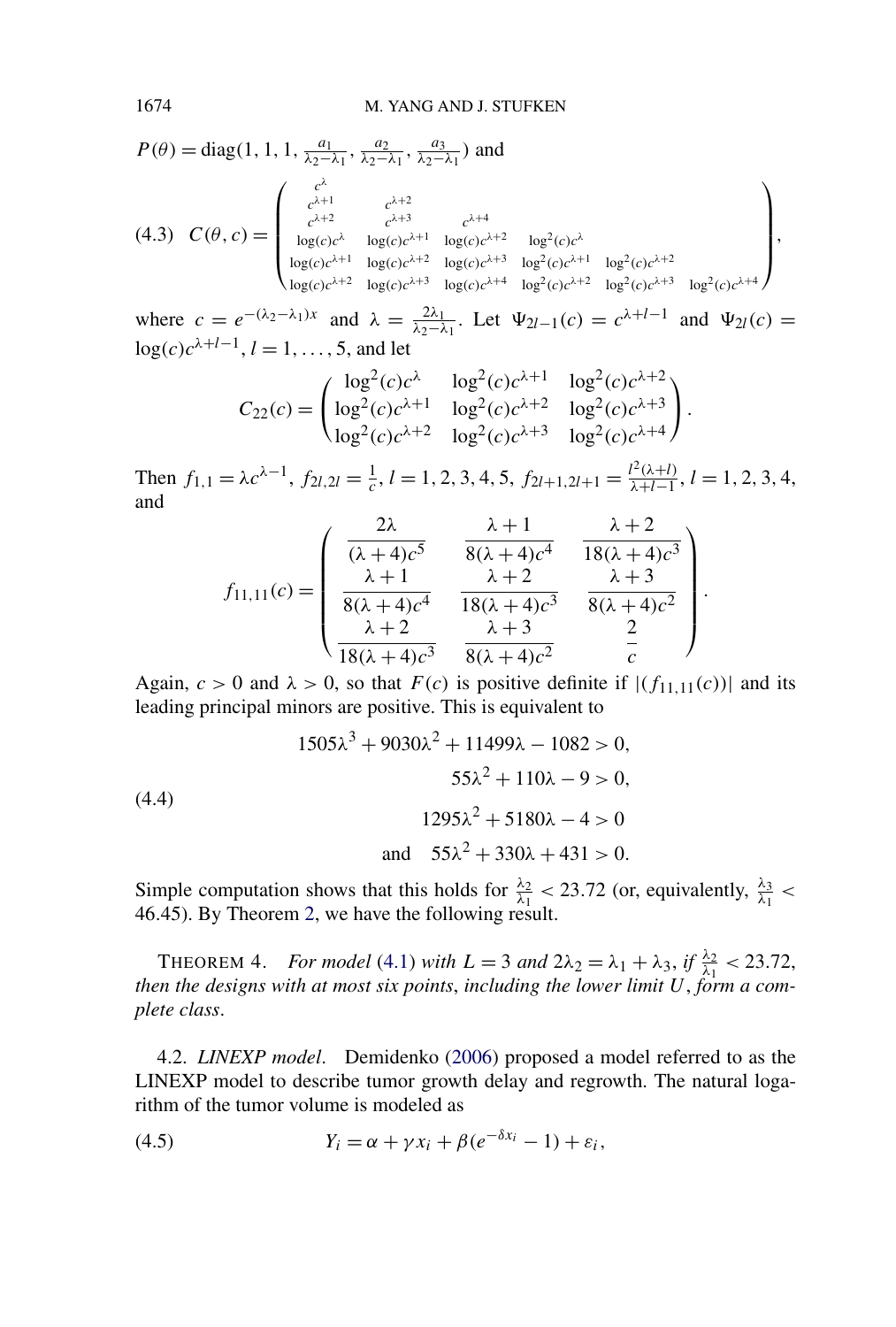<span id="page-10-0"></span>with independent  $\varepsilon_i \sim N(0, \sigma^2)$  and  $x_i \in [U, V]$  as the value of the single regression variable, which in this case refers to time. Here  $\theta = (\alpha, \gamma, \beta, \delta)^T$  is the parameter vector, where  $\alpha$  is the baseline logarithm of the tumor volume,  $\gamma$  is the final growth rate and  $\delta$  is the rate at which killed cells get washed out. The size of the parameter *β* relative to  $\gamma/\delta$  determines whether regrowth is monotonic ( $\beta < \gamma/\delta$ ) or not. [Li and Balakrishnan](#page-16-0) [\(2011\)](#page-16-0) recently studied this model and showed that a *D*-optimal design for  $\theta$  can be based on four points, including *U* and *V*. We will now show that Theorem [2](#page-6-0) extends this conclusion to other optimality criteria and functions of interest.

The information matrix for  $\theta$  under design  $\{(x_i, \omega_i), i = 1, ..., N\}$  can be written in the form of [\(2.1\)](#page-2-0) with

(4.6)  
\n
$$
P(\theta) = \begin{pmatrix} 1 & 0 & 0 & 0 \\ 1 & 0 & 1 & 0 \\ 0 & -\delta & 0 & 0 \\ 0 & 0 & 0 & \delta/\beta \end{pmatrix}^{-1}
$$
 and  
\n
$$
C(\theta, c) = \begin{pmatrix} 1 & e^{c} & e^{2c} \\ e^{c} & e^{2c} & e^{2} \\ ce^{c} & ce^{2c} & c^{2}e^{c} & c^{2}e^{2c} \end{pmatrix},
$$

where  $c = -\delta x$ . With a proper choice of  $\Psi$  functions, it can be shown that the result in [Yang](#page-16-0) [\(2010\)](#page-16-0) yields a complete class of designs with at most five points, including *U* and *V* . We can again do better with Theorem [2.](#page-6-0)

Define  $\Psi_1(c) = c$ ,  $\Psi_2(c) = e^c$ ,  $\Psi_3(c) = ce^c$ ,  $\Psi_4(c) = e^{2c}$ ,  $\Psi_5(c) = ce^{2c}$  and

$$
C_{22}(c) = \begin{pmatrix} c^2 & c^2 e^c \\ c^2 e^c & c^2 e^{2c} \end{pmatrix}.
$$

This yields  $f_{1,1} = 1$ ,  $f_{2,2} = e^c$ ,  $f_{3,3} = 1$ ,  $f_{4,4} = 4e^c$ ,  $f_{5,5} = 1$  and

$$
f_{6,6}(c) = \begin{pmatrix} 2e^{-2c} & e^{-c}/2 \\ e^{-c}/2 & 2 \end{pmatrix}.
$$

Clearly  $F(c)$  is a positive definite matrix. Therefore, by part (c) of Theorem [2,](#page-6-0) we reach the following conclusion.

THEOREM 5. *For the LINEXP model* [\(4.5\)](#page-9-0), *the designs with at most four points*, *including U and V* , *form a complete class*.

4.3. *Double-exponential regrowth model*. Demidenko [\(2004\)](#page-16-0), using a twocompartment model, developed a double-exponential regrowth model to describe the dynamics of post-irradiated tumors. The model can be written as

(4.7) 
$$
Y_i = \alpha + \ln[\beta e^{vx_i} + (1 - \beta)e^{-\phi x_i}] + \varepsilon_{ij},
$$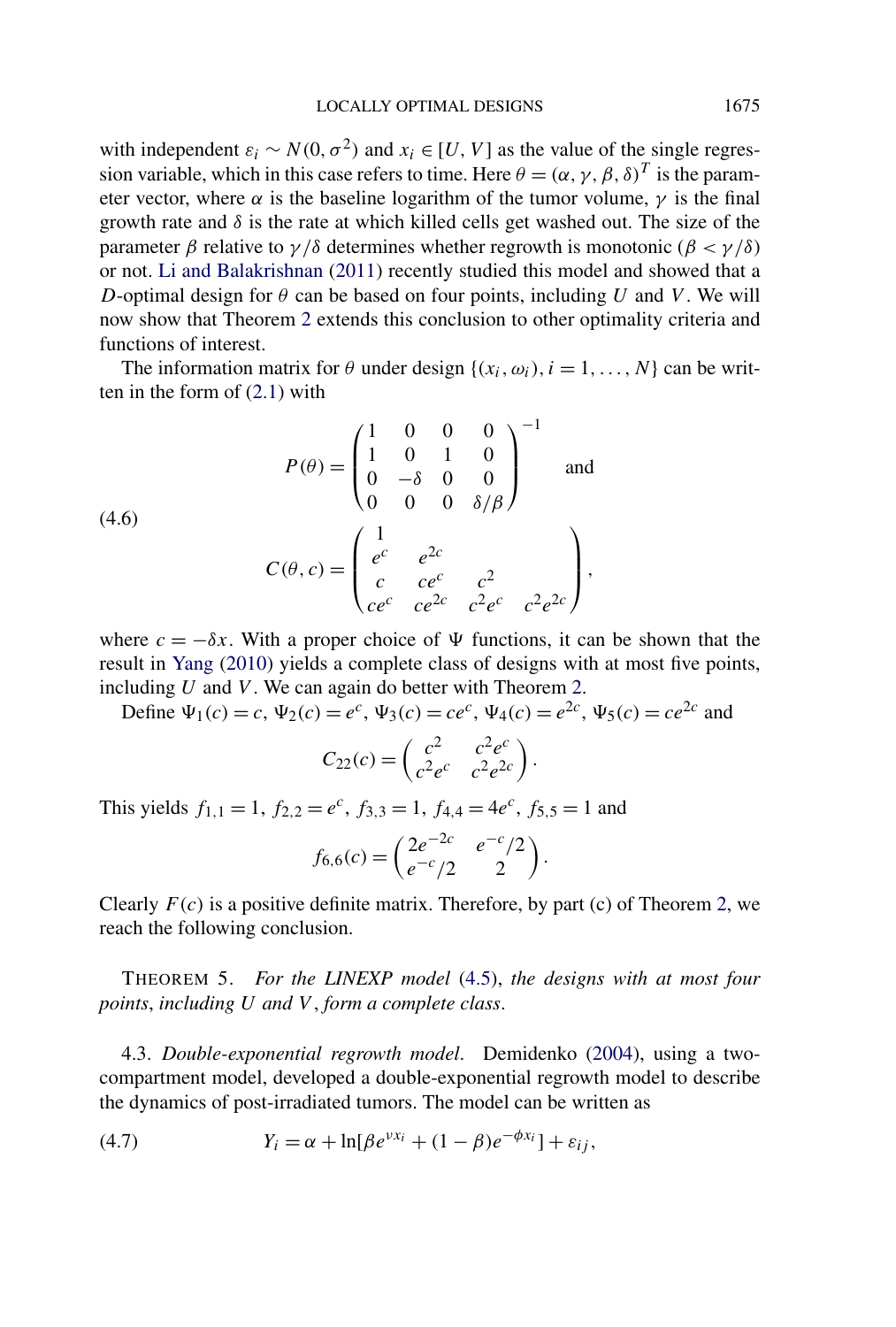with independent  $\varepsilon_i \sim N(0, \sigma^2)$  and  $x_i \in [U, V]$  again as the value for the variable time. Here  $\theta = (\alpha, \beta, \nu, \phi)^T$  is the parameter vector, where  $\alpha$  is the logarithm of the initial tumor volume,  $0 < \beta < 1$  is the proportional contribution of the first compartment and  $\nu$  and  $\phi$  are cell proliferation and death rates.

Using Chebyshev systems and an equivalence theorem, [Li and Balakrishnan](#page-16-0) [\(2011\)](#page-16-0) showed that a *D*-optimal design for  $\theta$  can be based on four points including *U* and *V*. Theorem [1](#page-5-0) allows us to extend this result to a complete class result, thereby covering many other optimality criteria and any functions of interest.

The information matrix for  $\theta$  under design  $\{(x_i, \omega_i), i = 1, ..., N\}$  is of the form  $(2.1)$  with

$$
P(\theta) = \begin{pmatrix} 1 & 0 & 0 & 0 \\ 1 & 1 - \beta & 0 & 0 \\ 0 & 0 & 1/\beta & 0 \\ 0 & 0 & 0 & -1/(1 - \beta) \end{pmatrix}^{-1}
$$

and with  $C(\theta, x)$  a 4 × 4 matrix as in [\(2.2\)](#page-2-0), where  $\Psi_{11} = 1$ ,  $\Psi_{21} = e^{\nu x}/g(x)$ ,  $\Psi_{22} = e^{2\nu x}/g^2(x), \ \Psi_{31} = x e^{\nu x}/g(x), \ \Psi_{32} = x e^{2\nu x}/g^2(x), \ \Psi_{33} = x^2 e^{2\nu x}/g^2(x),$  $\Psi_{41} = xe^{-\phi x}/g(x)$ ,  $\Psi_{42} = xe^{(\nu - \phi)x}/g^2(x)$ ,  $\Psi_{43} = x^2e^{(\nu - \phi)x}/g^2(x)$  and  $\Psi_{44} =$  $x^2e^{-2\phi x}/g^2(x)$ . Here,  $g(x) = \beta e^{vx} + (1 - \beta)e^{-\phi x}$ . Note that  $\Psi_{42}$  can be written as a linear combination of  $\Psi_{31}$  $\Psi_{31}$  $\Psi_{31}$  and  $\Psi_{32}$ . We can apply Theorem 1 if we can show that both  $\{1, \Psi_{21}, \Psi_{22}, \Psi_{41}, -\Psi_{31}, \Psi_{32}\}$  and  $\{1, \Psi_{21}, \Psi_{22}, \Psi_{41},$  $-\Psi_{31}$ ,  $\Psi_{32}$ ,  $Q^T C_{22}(x)Q$ } are Chebyshev systems for any nonzero vector *Q*, where  $C_{22}(x) = \begin{pmatrix} \Psi_{33} \\ \Psi_{43} \end{pmatrix}$  $\Psi_{43}$  $\frac{\Psi_{43}}{\Psi_{44}}$ .

Rather than do this directly, we first simplify the problem. We multiply each of the  $\Psi$ 's by the positive function  $e^{2\phi x}g(x)^2$ , which preserves the Chebyshev system property. After further simplifications by replacing some of the resulting functions by independent linear combinations of these functions, which also preserves the Chebyshev system property, we arrive at the systems  $\{1, e^{(\nu+\phi)x}, e^{2(\nu+\phi)x}\}$  $x, -xe^{(\nu+\phi)x}, xe^{2(\nu+\phi)x}$  and  $\{1, e^{(\nu+\phi)x}, e^{2(\nu+\phi)x}, x, -xe^{(\nu+\phi)x}, xe^{2(\nu+\phi)x}\}$  $g^2(x)e^{2\phi x}Q^T C_{22}(x)Q$ . It suffices to show that these are Chebyshev systems for any nonzero vector Q, which follows from Proposition [4](#page-14-0) if we show that  $f_{l,l} > 0$ ,  $l = 1, ..., 6$ , for the latter system. It can be shown that  $f_{1,1} = f_{2,2}/2 = 2f_{4,4}$  $f_{5,5}/4 = ae^{ax}, f_{3,3} = e^{-2ax}$  and  $f_{6,6} = \begin{pmatrix} 2 \\ e^{-ax}/2 \end{pmatrix}$  $\binom{e^{-ax}/2}{2e^{-2ax}}$ , where  $a = v + \phi$ . Thus both systems are Chebyshev systems, and by part (c) of Theorem [1,](#page-5-0) we reach the following conclusion.

THEOREM 6. *For the double-exponential regrowth model* [\(4.7\)](#page-10-0), *the designs with at most four points*, *including U and V* , *form a complete class*.

**5. Discussion.** We have given a powerful extension of the result in [Yang](#page-16-0) [\(2010\)](#page-16-0) that has potential for providing a small complete class of designs whenever the information matrix can be written as in  $(2.1)$ . Irrespective of the optimality criterion (provided that it does not violate the Loewner ordering) and of the function

<span id="page-11-0"></span>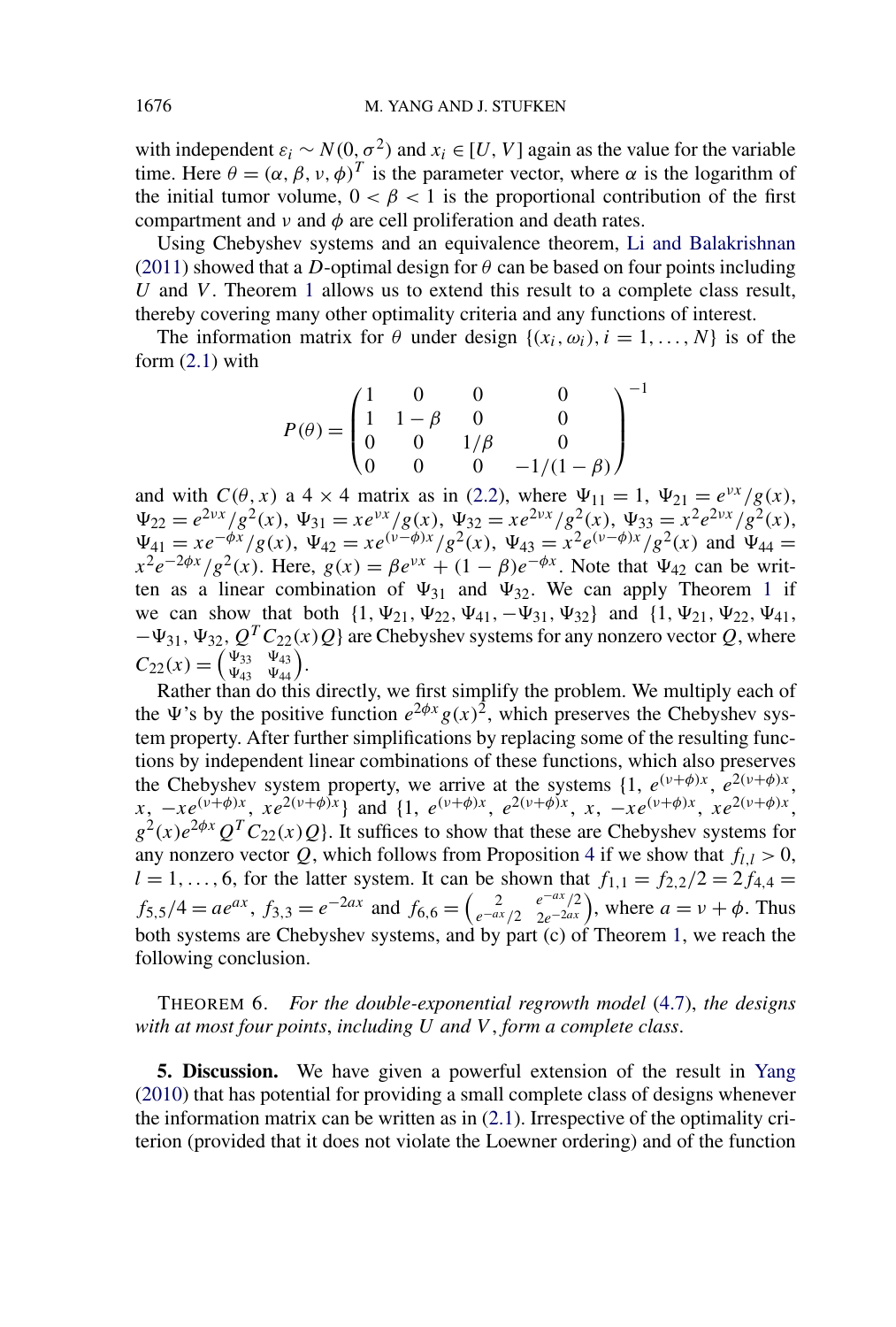<span id="page-12-0"></span>of  $\theta$  that is of interest, the search for an optimal design can be restricted to the small complete class. As the examples in Section [4](#page-7-0) show, the results lead us to conclusions that were not possible using the results in [Yang](#page-16-0) [\(2010\)](#page-16-0) and [Dette and](#page-16-0) [Melas](#page-16-0) [\(2011\)](#page-16-0).

As already pointed out, direct application of Theorem [1](#page-5-0) may not be easy. Section [4.3](#page-10-0) shows some tricks that can be useful when using Theorem [1.](#page-5-0) Direct ap-plication of Theorem [2](#page-6-0) is easier because the condition for the function  $F(c)$  can be verified with the help of software for symbolic computations. Sometimes it is more convenient to do this after multiplying each of the  $\Psi$  functions by the same positive function (see Section [4.3\)](#page-10-0).

There remain, however, some basic questions related the application of either Theorem [1](#page-5-0) or Theorem [2](#page-6-0) that do not have simple general answers. For example, what is a good choice for  $p_1$  in forming the matrix  $C_{22}(c)$  in [\(2.4\)](#page-2-0)? In Section [4,](#page-7-0) the choice  $p_1 = p/2$  worked well, and selecting  $p_1$  approximately equal to  $p/2$ may be a good general starting point. Moreover, there is the question of how to order the rows and columns of the information matrix. By reordering the elements in the parameter vector  $\theta$ , we could wind up with different matrices  $C_{22}(c)$ , even after fixing  $p_1$ . So what ordering is best? In all of the examples in Section [4,](#page-7-0) we have used an ordering that makes "higher-order terms" appear in  $C_{22}(c)$ , and this may offer the best general strategy. There is still another issue related to ordering: In renaming the independent  $\Psi$ -functions in the first *p* − *p*<sub>1</sub> columns of *C*( $\theta$ , *c*), different orders will result in different *fl,l*-functions. In some cases, but not for all, these functions will result in a function  $F(c)$  that satisfies the condition in Theorem [2.](#page-6-0) In the examples, we have tended to associate "lower-order terms" with the earlier  $\Psi$ -functions, but what order is best may require some trial and error.

Whereas we have demonstrated that the main results of the paper are powerful, regrettably we cannot offer any guarantees that they will always give results as desired, even when the information matrix can be written in the form [\(2.1\)](#page-2-0).

#### APPENDIX

PROPOSITION 1. *Assume that*  $\{\Psi_0, \Psi_1, \dots, \Psi_{k-1}\}\$  *is a Chebyshev system defined on an interval*  $[A, B]$ *. Let*  $A \leq z_1 < z_2 < \cdots < z_t \leq B$ *, and let*  $r_1, \ldots, r_t$  *be coefficients that satisfy the following k equations*:

(A.1) 
$$
\sum_{i=1}^{t} r_i \Psi_l(z_i) = 0, \qquad l = 0, 1, ..., k - 1.
$$

*Then we have*:

(a) *If*  $t \leq k$ , *then*  $r_i = 0$ ,  $i = 1, ..., t$ .

(b) If  $t = k + 1$  and one  $r_i$  is not zero, then all are nonzero; moreover all  $r_i$ 's for *odd i must then have the same sign*, *which is opposite to that of the ri's for even i*.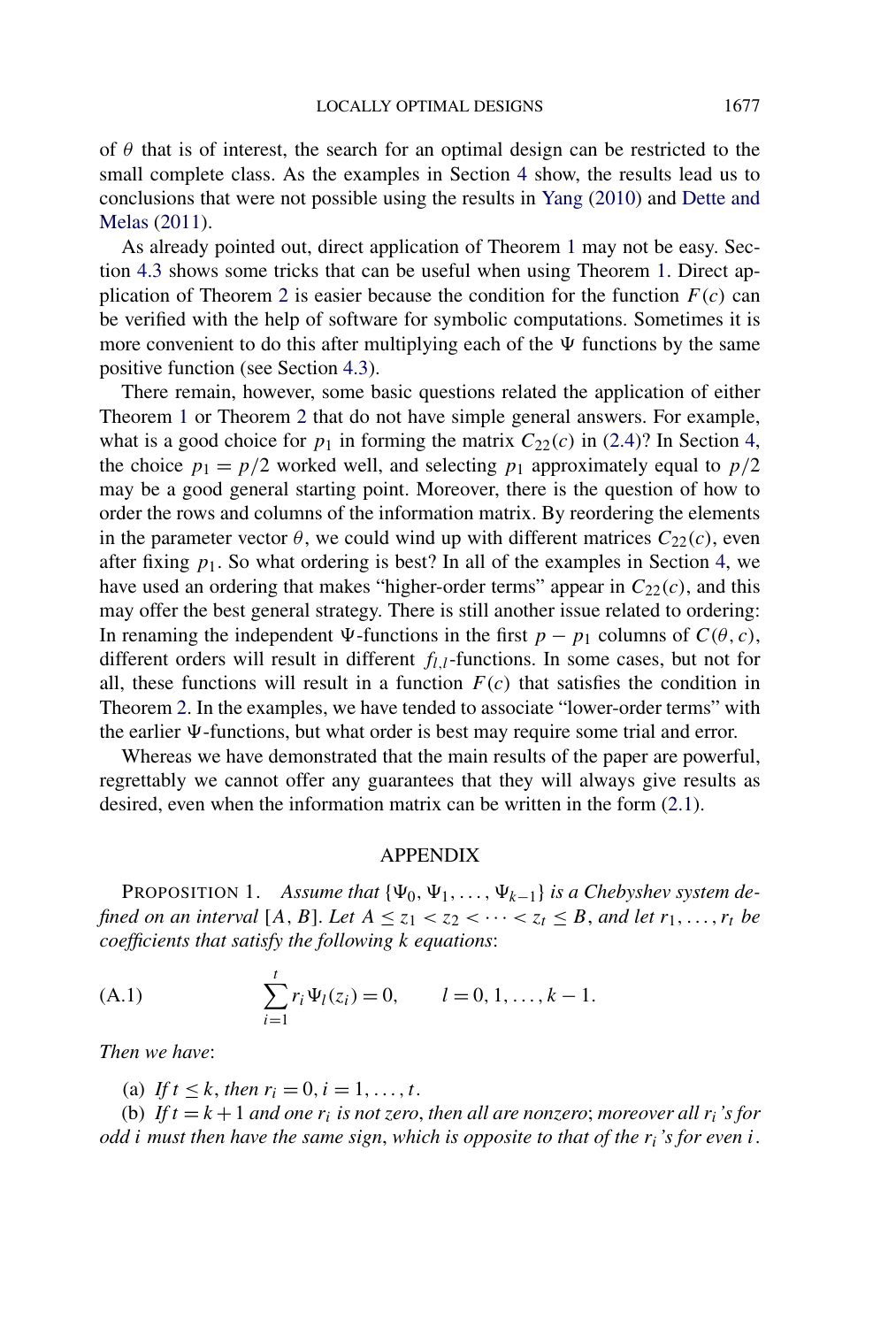<span id="page-13-0"></span>**PROOF.** For part (a), if  $t < k$ , we can expand  $z_1, \ldots, z_t$  to a set of k distinct points, taking  $r_i = 0$  for the added points. Thus without loss of generality, take  $t = k$ . Consider the matrix

(A.2) 
$$
\Psi(z_1, z_2, ..., z_k) = \begin{pmatrix} \Psi_0(z_1) & \Psi_0(z_2) & \cdots & \Psi_0(z_k) \\ \Psi_1(z_1) & \Psi_1(z_2) & \cdots & \Psi_1(z_k) \\ \vdots & \vdots & \ddots & \vdots \\ \Psi_{k-1}(z_1) & \Psi_{k-1}(z_2) & \cdots & \Psi_{k-1}(z_k) \end{pmatrix}.
$$

Then [\(A.1\)](#page-12-0) can be written as

 $\Psi(z_1, z_2, \ldots, z_k)R = 0,$ 

where  $R = (r_1, \ldots, r_k)^T$ . Since  $\{\Psi_0, \Psi_1, \ldots, \Psi_{k-1}\}$  is a Chebyshev system,  $\Psi(z_1, z_2, \ldots, z_k)$  is nonsingular, so that  $R = 0$ .

For part (b), if one  $r_i$  is 0, then it follows from part (a) that all  $r_i$ 's are 0. Therefore, if at least one  $r_i$  is nonzero, then all of them must be nonzero. With the notation from the previous paragraph, we can write [\(A.1\)](#page-12-0) as

$$
\Psi(z_1, z_2, \ldots, z_k)R = -r_{k+1}\psi(z_{k+1}),
$$

where 
$$
\psi(z_{k+1}) = (\Psi_0(z_{k+1}), \Psi_1(z_{k+1}), \dots, \Psi_{k-1}(z_{k+1}))^T
$$
. It follows that  
\n(A.3)  $r_i = -r_{k+1} \frac{|\Psi(z_1, \dots, z_{i-1}, z_{k+1}, z_{i+1}, \dots, z_k)|}{|\Psi(z_1, z_2, \dots, z_k)|}, \qquad i = 1, \dots, k.$ 

By the Chebyshev system assumption, the denominator  $|\Psi(z_1, z_2, \dots, z_k)|$  in (A.3) is positive, while the numerator  $|\Psi(z_1, \ldots, z_{i-1}, z_{k+1}, z_{i+1}, \ldots, z_k)|$  is positive for  $i = k, k - 2, \ldots$  and negative otherwise. The result in (b) follows.  $\Box$ 

PROPOSITION 2. *Let*  $\{\Psi_0 = 1, \Psi_1, \ldots, \Psi_{k-1}\}$  *be a Chebyshev system on an interval* [*A, B*], *and suppose that*  $k = 2n - 1$ . *Consider n pairs*  $(c_i, \omega_i)$ ,  $i = 1, ..., n$ , *and n pairs*  $(\tilde{c}_i, \tilde{\omega}_i)$ ,  $i = 1, ..., n$ , *with*  $\omega_i > 0$ ,  $\tilde{\omega}_i > 0$  *and*  $A \le c_1 <$  $\tilde{c}_1 < \cdots < c_n < \tilde{c}_n = B$ . Suppose further that the following *k* equations hold:

(A.4) 
$$
\sum_i \omega_i \Psi_l(c_i) = \sum_i \tilde{\omega}_i \Psi_l(\tilde{c}_i), \qquad l = 0, 1, \dots, k-1.
$$

*Then, for any function*  $\Psi_k$  *on* [A, B], we can conclude that

(A.5) 
$$
\sum_{i} \omega_i \Psi_k(c_i) < \sum_{i} \tilde{\omega}_i \Psi_k(\tilde{c}_i)
$$

*if*  $\{\Psi_0 = 1, \Psi_1, \ldots, \Psi_{k-1}, \Psi_k\}$  *is also a Chebyshev system.* 

PROOF. With

$$
R=(\omega_1,-\tilde{\omega}_1,\omega_2,-\tilde{\omega}_2,\ldots,\omega_n)^T,
$$

the *k* equations in (A.4) can be written as

$$
(A.6) \t\t \Psi(c_1, \tilde{c}_1, \ldots, c_n)R = \tilde{\omega}_n \psi(\tilde{c}_n),
$$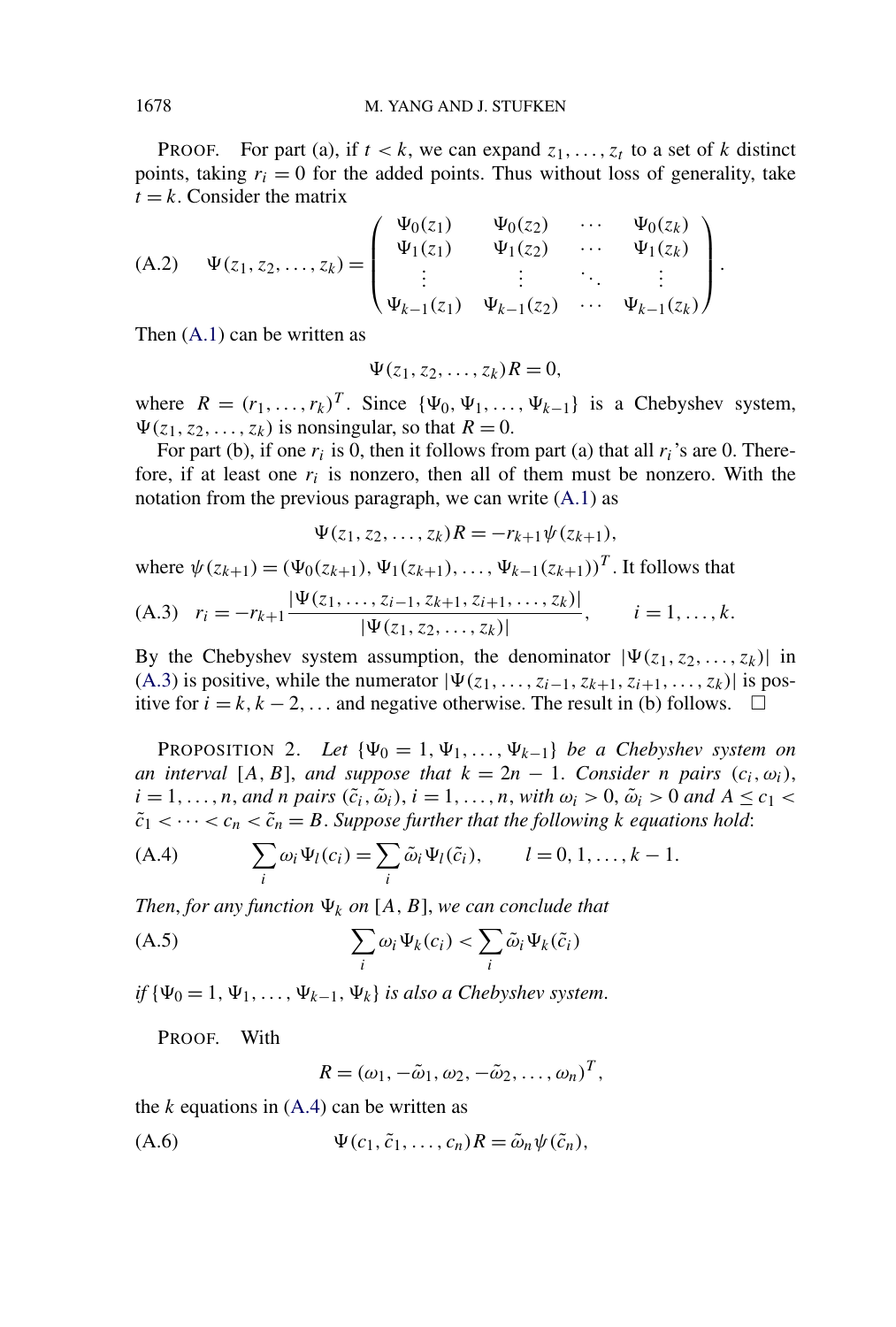<span id="page-14-0"></span>where  $\Psi$  and  $\psi$  are as defined in the proof of Proposition [1.](#page-12-0) Further, [\(A.5\)](#page-13-0) is equivalent to

$$
(A.7) \qquad (\Psi_k(c_1), \Psi_k(\tilde{c}_1), \ldots, \Psi_k(c_n))R < \tilde{\omega}_n \Psi_k(\tilde{c}_n).
$$

Using [\(A.6\)](#page-13-0) to solve for *R*, and using that  $\tilde{\omega}_n > 0$ , we see that (A.7) is equivalent to

$$
(A.8) \ (\Psi_k(c_1), \Psi_k(\tilde{c}_1), \ldots, \Psi_k(c_n))\Psi^{-1}(c_1, \tilde{c}_1, \ldots, c_n)\psi(\tilde{c}_n) - \Psi_k(\tilde{c}_n) < 0.
$$

From an elementary matrix result [see, e.g., Theorem 13.3.8 of [Harville](#page-16-0) [\(1997\)](#page-16-0)], the left-hand side of (A.8) can be written as

(A.9) 
$$
-\frac{|\Psi^*(c_1, \tilde{c}_1, ..., c_n, \tilde{c}_n)|}{|\Psi(c_1, \tilde{c}_1, ..., c_n)|},
$$

where

(A.10)  
\n
$$
\Psi^*(c_1, \tilde{c}_1, ..., c_n, \tilde{c}_n)
$$
\n
$$
= \begin{pmatrix}\n\Psi_0(c_1) & \Psi_0(\tilde{c}_1) & \cdots & \Psi_0(c_n) & \Psi_0(\tilde{c}_n) \\
\Psi_1(c_1) & \Psi_1(\tilde{c}_1) & \cdots & \Psi_1(c_n) & \Psi_1(\tilde{c}_n) \\
\vdots & \vdots & \ddots & \vdots & \vdots \\
\Psi_{k-1}(c_1) & \Psi_{k-1}(\tilde{c}_1) & \cdots & \Psi_{k-1}(c_n) & \Psi_{k-1}(\tilde{c}_n) \\
\Psi_k(c_1) & \Psi_k(\tilde{c}_1) & \cdots & \Psi_k(c_n) & \Psi_k(\tilde{c}_n)\n\end{pmatrix}.
$$

Since both  $\{\Psi_0, \Psi_1, \dots, \Psi_{k-1}\}\$  and  $\{\Psi_0, \Psi_1, \dots, \Psi_{k-1}, \Psi_k\}$  are Chebyshev systems and  $c_1 < \tilde{c}_1 < \cdots < c_n < \tilde{c}_n$ , it follows that (A.9) is negative, which is what had to be shown.  $\Box$ 

A similar argument as for Proposition [2](#page-13-0) can be used for the next result.

PROPOSITION 3. Let  $\{\Psi_0 = 1, \Psi_1, \ldots, \Psi_{k-1}\}$  *be a Chebyshev system on an interval* [*A, B*] *and suppose that*  $k = 2n$ *. Consider n pairs*  $(c_i, \omega_i)$ *,*  $i = 1, \ldots, n$ *, and*  $n + 1$  *pairs*  $(\tilde{c}_i, \tilde{\omega}_i)$ ,  $i = 0, 1, ..., n$ , *with*  $\omega_i > 0$ ,  $\tilde{\omega}_i > 0$  *and*  $A = \tilde{c}_0 < c_1 <$  $\tilde{c}_1 < \cdots < c_n < \tilde{c}_n = B$ . Suppose further that the following *k* equations hold:

(A.11) 
$$
\sum_i \omega_i \Psi_l(c_i) = \sum_i \tilde{\omega}_i \Psi_l(\tilde{c}_i), \qquad l = 0, 1, \dots, k-1.
$$

*Then, for any function*  $\Psi_k$  *on* [A, B], we can conclude that

(A.12) 
$$
\sum_{i} \omega_i \Psi_k(c_i) < \sum_{i} \tilde{\omega}_i \Psi_k(\tilde{c}_i)
$$

*if*  $\{\Psi_0 = 1, \Psi_1, \ldots, \Psi_{k-1}, \Psi_k\}$  *is also a Chebyshev system.* 

**PROPOSITION** 4. *Consider functions*  $\Psi_0 = 1, \Psi_1, \dots, \Psi_k$  *on an interval* [A, B]. Compute the corresponding functions  $f_{l,l}$  as in [\(3.7\)](#page-6-0), but with  $C_{22}(c)$  re*placed by*  $\Psi_k$ *, and suppose that*  $f_{l,l} > 0$ ,  $l = 1, ..., k - 1$ *. Then*  $\{1, \Psi_1, ..., \Psi_k\}$  *is a* Chebyshev system if  $f_{k,k}$  > 0, while  $\{1, \Psi_1, ..., -\Psi_k\}$  is a Chebyshev system if  $f_{k,k}$  < 0.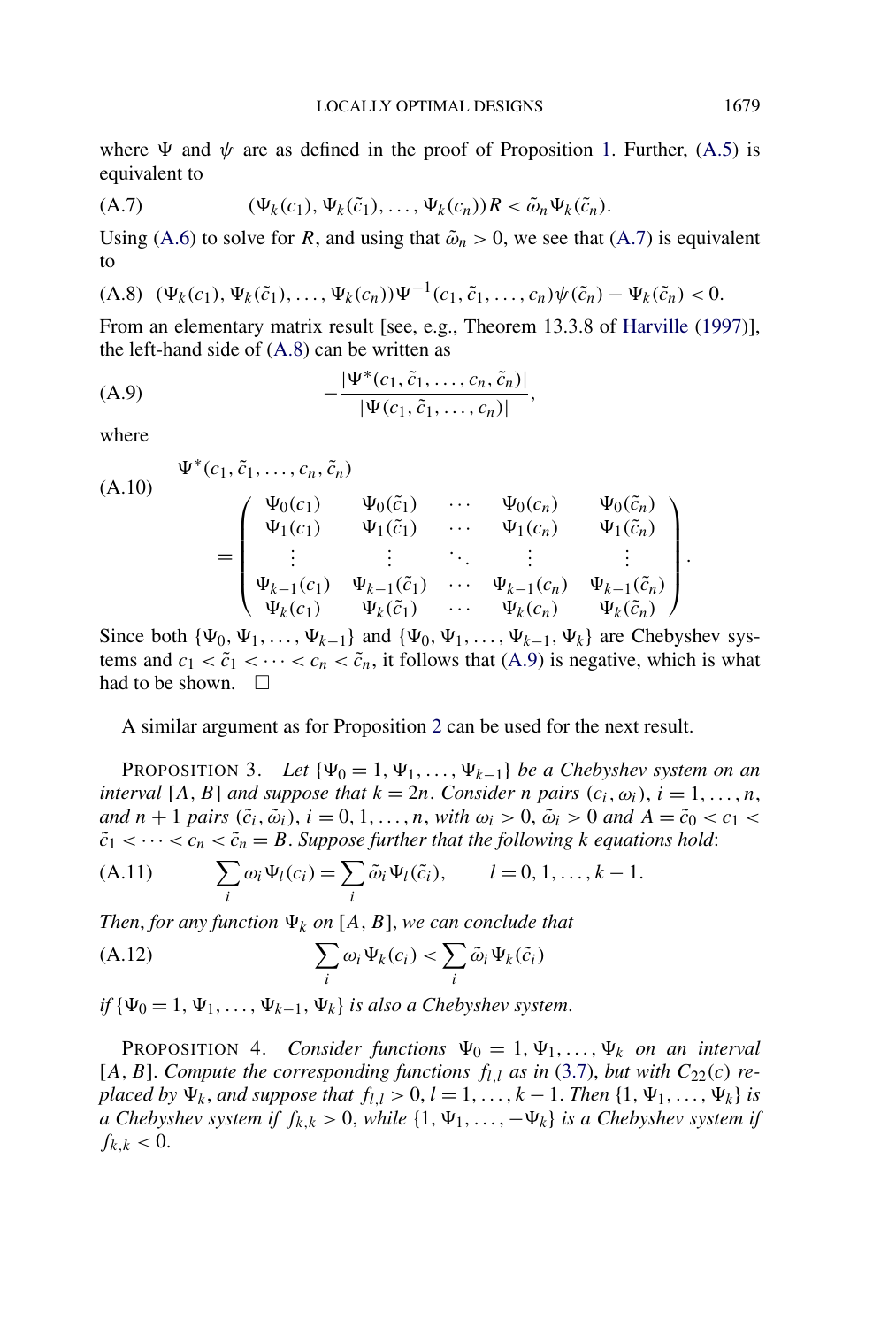**PROOF.** The conclusion for the case  $f_{k,k}$  < 0 follows immediately from that for  $f_{k,k} > 0$ , so that we will only focus on the latter. We need to show that

(A.13)
$$
\begin{vmatrix} 1 & 1 & \cdots & 1 \\ \Psi_1(z_0) & \Psi_1(z_1) & \cdots & \Psi_1(z_k) \\ \vdots & \vdots & \ddots & \vdots \\ \Psi_k(z_0) & \Psi_k(z_1) & \cdots & \Psi_k(z_k) \end{vmatrix} > 0
$$

for any given  $A \le z_0 < z_1 < \cdots < z_k \le B$ . Consider (A.13) as a function of  $z_k$ . The determinant is 0 if  $z_k = z_{k-1}$ , so that it suffices to show that the derivative of (A.13) with respect to  $z_k$  is positive on  $(z_{k-1}, B)$ , that is,

(A.14)  

$$
\begin{vmatrix} 1 & 1 & \cdots & 1 & 0 \\ \Psi_1(z_0) & \Psi_1(z_1) & \cdots & \Psi_1(z_{k-1}) & f_{1,1}(z_k) \\ \vdots & \vdots & \ddots & \vdots & \vdots \\ \Psi_k(z_0) & \Psi_k(z_1) & \cdots & \Psi_k(z_{k-1}) & f_{k,1}(z_k) \end{vmatrix} > 0
$$

for any  $z_k \in (z_{k-1}, B)$ . Now consider (A.14) as a function of  $z_{k-1}$ , and use a similar argument. It suffices to show that for  $z_{k-1} \in (z_{k-2}, z_k)$ ,

(A.15)
$$
\begin{vmatrix} 1 & 1 & \cdots & 0 & 0 \\ \Psi_1(z_0) & \Psi_1(z_1) & \cdots & f_{1,1}(z_{k-1}) & f_{1,1}(z_k) \\ \vdots & \vdots & \ddots & \vdots & \vdots \\ \Psi_k(z_0) & \Psi_k(z_1) & \cdots & f_{k,1}(z_{k-1}) & f_{k,1}(z_k) \end{vmatrix} > 0.
$$

Continuing like this, it suffices to show that

(A.16)  

$$
\begin{vmatrix} f_{1,1}(z_1) & f_{1,1}(z_2) & \cdots & f_{1,1}(z_k) \\ \vdots & \vdots & \ddots & \vdots \\ f_{k,1}(z_1) & f_{k,1}(z_2) & \cdots & f_{k,1}(z_k) \end{vmatrix} > 0
$$

for any  $A \le z_1 < z_2 < \cdots < z_k \le B$ . Since  $f_{1,1}(c) > 0$  for  $c \in [A, B]$ , (A.16) is equivalent to

(A.17)  

$$
\begin{vmatrix}\n1 & 1 & \cdots & 1 \\
f_{2,1}(z_1) & f_{2,1}(z_2) & \cdots & f_{2,1}(z_k) \\
\hline f_{1,1}(z_1) & f_{1,1}(z_2) & \cdots & f_{1,1}(z_k) \\
\vdots & \vdots & \ddots & \vdots \\
f_{k,1}(z_1) & f_{k,1}(z_2) & \cdots & f_{k,1}(z_k) \\
\hline f_{1,1}(z_1) & f_{1,1}(z_2) & \cdots & f_{1,1}(z_k)\n\end{vmatrix} > 0.
$$

Recall that the entries in the last  $k - 1$  rows of this matrix are by definition simply values of  $f_{l,2}$ ,  $l = 2, ..., k$ . Hence, applying the same arguments used for (A.13)

<span id="page-15-0"></span>